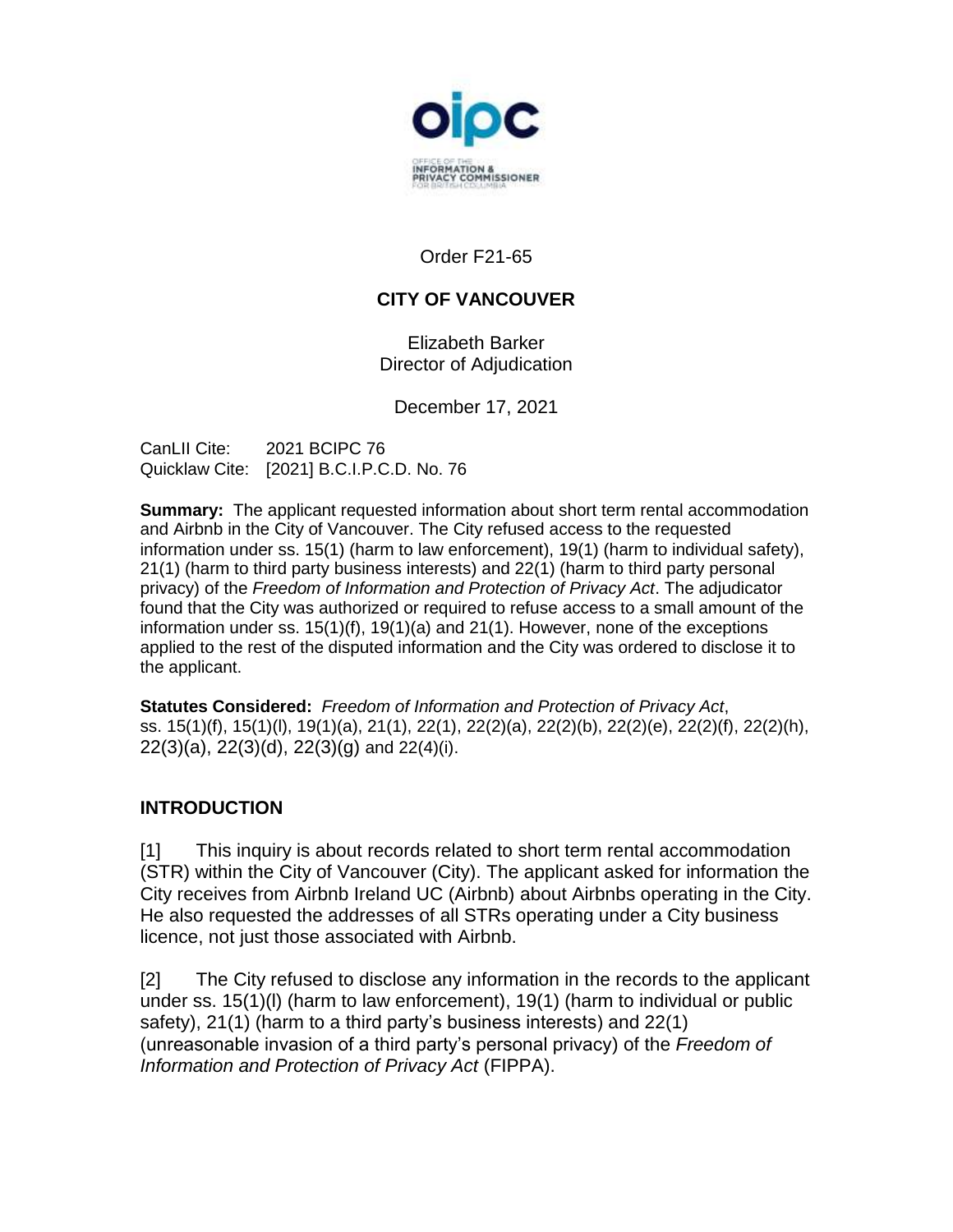[3] The applicant requested the Office of the Information and Privacy Commissioner (OIPC) review the City's decision. He also asserted that the City must disclose the records under s. 25 (disclosure in the public interest). Only the s. 25 issue was resolved at mediation, and the other issues proceed to inquiry.

*\_\_\_\_\_\_\_\_\_\_\_\_\_\_\_\_\_\_\_\_\_\_\_\_\_\_\_\_\_\_\_\_\_\_\_\_\_\_\_\_\_\_\_\_\_\_\_\_\_\_\_\_\_\_\_\_\_\_\_\_\_\_\_\_\_\_\_\_\_\_*

[4] After the notice of inquiry was issued, Airbnb requested leave to participate in the inquiry. The OIPC provided Airbnb a copy of the applicant's request for review and invited it to make representations regarding ss. 21(1) and  $22(1).1$ 

#### **Preliminary Matters**

*Section 15(1)*

[5] In its initial submission the City says that its reasons for refusing access also include s.  $15(1)(f)$ .<sup>2</sup> This is not an exception that the City mentioned when it issued its decision refusing the applicant access to the records. The City's decision letter said it was relying on ss.  $15(1)(l)$ ,  $19(1)$ ,  $21(1)$  and  $22(1).<sup>3</sup>$ 

[6] There are 12 different types of harm listed in s.  $15(1)$ .<sup>4</sup> Section  $15(1)$ (f) is about danger to the life or physical safety of a law enforcement officer or any other person. Section 15(1)(l), on the other hand, is about harm to the security of any property or system, including a building, a vehicle, a computer system or a communication system.

[7] The notice of inquiry specified the issues to be decided in this inquiry and said that, in general, the adjudicator will only consider the issues in the investigator's fact report. The notice of inquiry also advised the parties to review the OIPC's *Instructions for Written Inquiries*, which say that parties may not add new issues without the OIPC's prior consent and the request to add a new issue must be made before the date for initial submissions. Previous orders and decisions have reinforced this by saying that a party may only introduce a new issue into an inquiry if the OIPC grants permission to do so. $5$ 

[8] The City did not obtain prior consent to add s. 15(1)(f) into the inquiry. Despite that, I have decided it is appropriate in this case to add s. 15(1)(f) into the inquiry. That is because the OIPC investigator's fact report and the notice of inquiry refer only to "s. 15" and do not say which exceptions under s. 15 are at issue. I think it would have been reasonable for the parties to conclude, based on the lack of specificity in the OIPC's fact report and the notice of inquiry, that all of

<sup>1</sup> Pursuant to ss. 54 and 56(3) of FIPPA.

<sup>2</sup> City's initial submission at para. 47.

<sup>&</sup>lt;sup>3</sup> City's June 17, 2019 decision letter.

<sup>4</sup> Sections 15(2) and 15(3) also contain different exceptions to disclosure.

<sup>5</sup> For instance, see Order F21-21, 2021 BCIPC 26 at para. 8 as well as the cases cited there.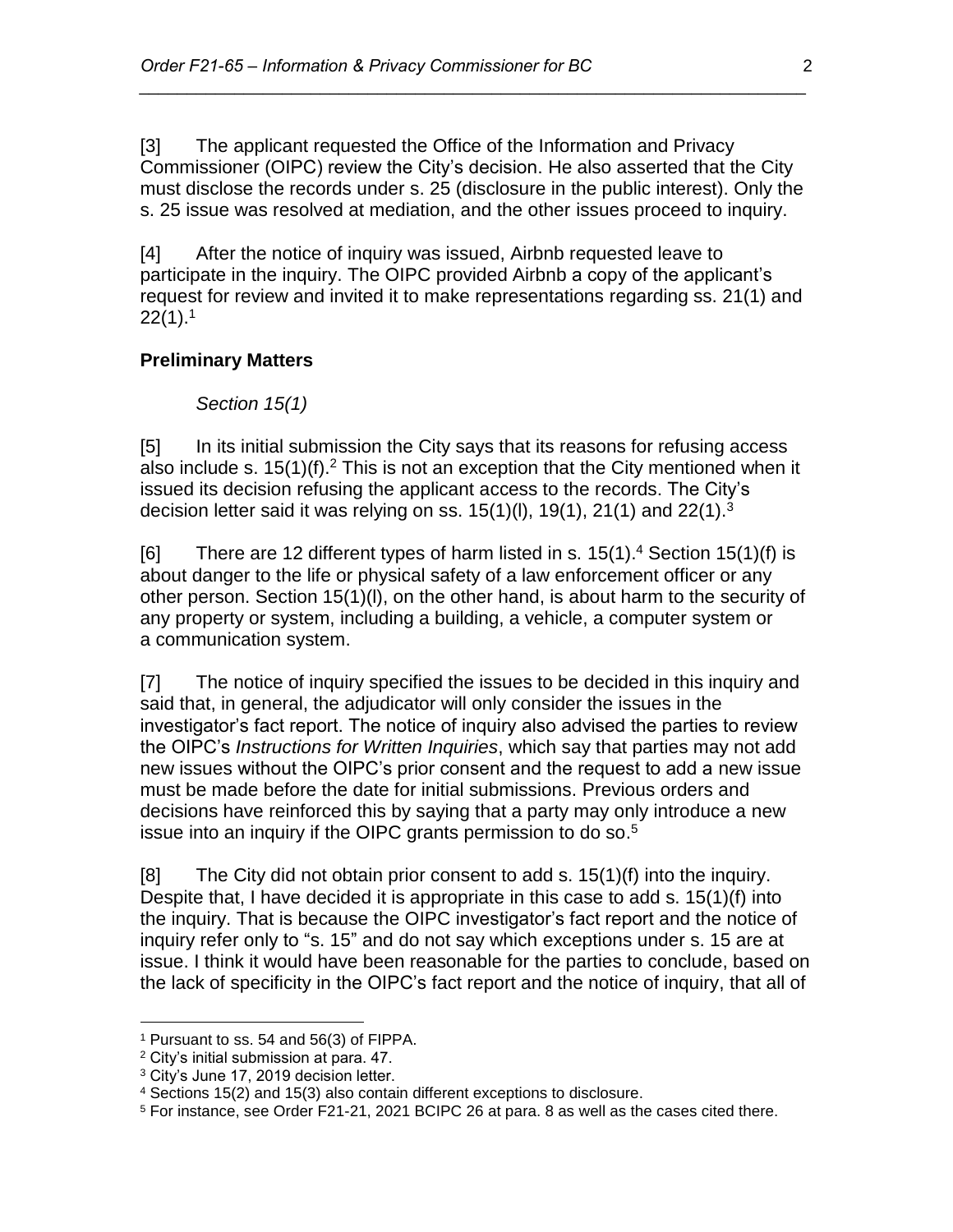s. 15 was at issue in the inquiry. Further, the applicant did not object to the City including s. 15(1)(f) as an issue and he addressed it in his inquiry submission.

*\_\_\_\_\_\_\_\_\_\_\_\_\_\_\_\_\_\_\_\_\_\_\_\_\_\_\_\_\_\_\_\_\_\_\_\_\_\_\_\_\_\_\_\_\_\_\_\_\_\_\_\_\_\_\_\_\_\_\_\_\_\_\_\_\_\_\_\_\_\_*

#### *Section 19(1)*

[9] I also see that the City's access decision letter, the OIPC fact report and the notice of inquiry all say the City is relying on s. 19(1) to refuse access to the records. They do not specify if the City means s. 19(1)(a) or s.19(1)(b), which deal with different types of harm. In its submissions, the City mentions only s. 19(1)(a), so I conclude s. 19(1)(b) is not an issue in the inquiry.<sup>6</sup>

## **ISSUES**

[10] The issues to be decided in this inquiry are as follows:

- 1. Is the City authorized to refuse to disclose the information in dispute under ss. 15(1)(f), 15(1)(l) and 19(1)(a) of FIPPA?
- 2. Is the City required to refuse to disclose the information in dispute under ss. 21(1) and 22(1) of FIPPA?

[11] Section 57(1) of FIPPA places the burden on the City to prove the applicant has no right of access to the information withheld under ss. 15(1)(f), 15(1)(l), 19(1)(a) and 21(1).

[12] Where a public body refuses access under s. 22(1), s. 57(2) puts the burden on the applicant to establish that disclosing any personal information would not unreasonably invade a third party's personal privacy. However, the public body has the initial burden of proving the information qualifies as personal information. 7

## **DISCUSSION**

## **Background**

 $\overline{a}$ 

[13] The following background information was provided by the City and was not disputed by the applicant or Airbnb.<sup>8</sup>

[14] Prior to April 2018, STRs were not allowed in Vancouver outside of licensed hotels and bed and breakfasts. Despite this, thousands of STRs in Vancouver were posted online through platforms such as Airbnb.

<sup>6</sup> City's initial submission at para. 47.

<sup>7</sup> Order 03-41, 2003 CanLII 49220 (BCIPC) at paras. 9–11.

<sup>&</sup>lt;sup>8</sup> The information largely comes from the affidavit and Exhibits of the City's Chief Licence Inspector and Director of Licensing and Community Standards (Licencing Director).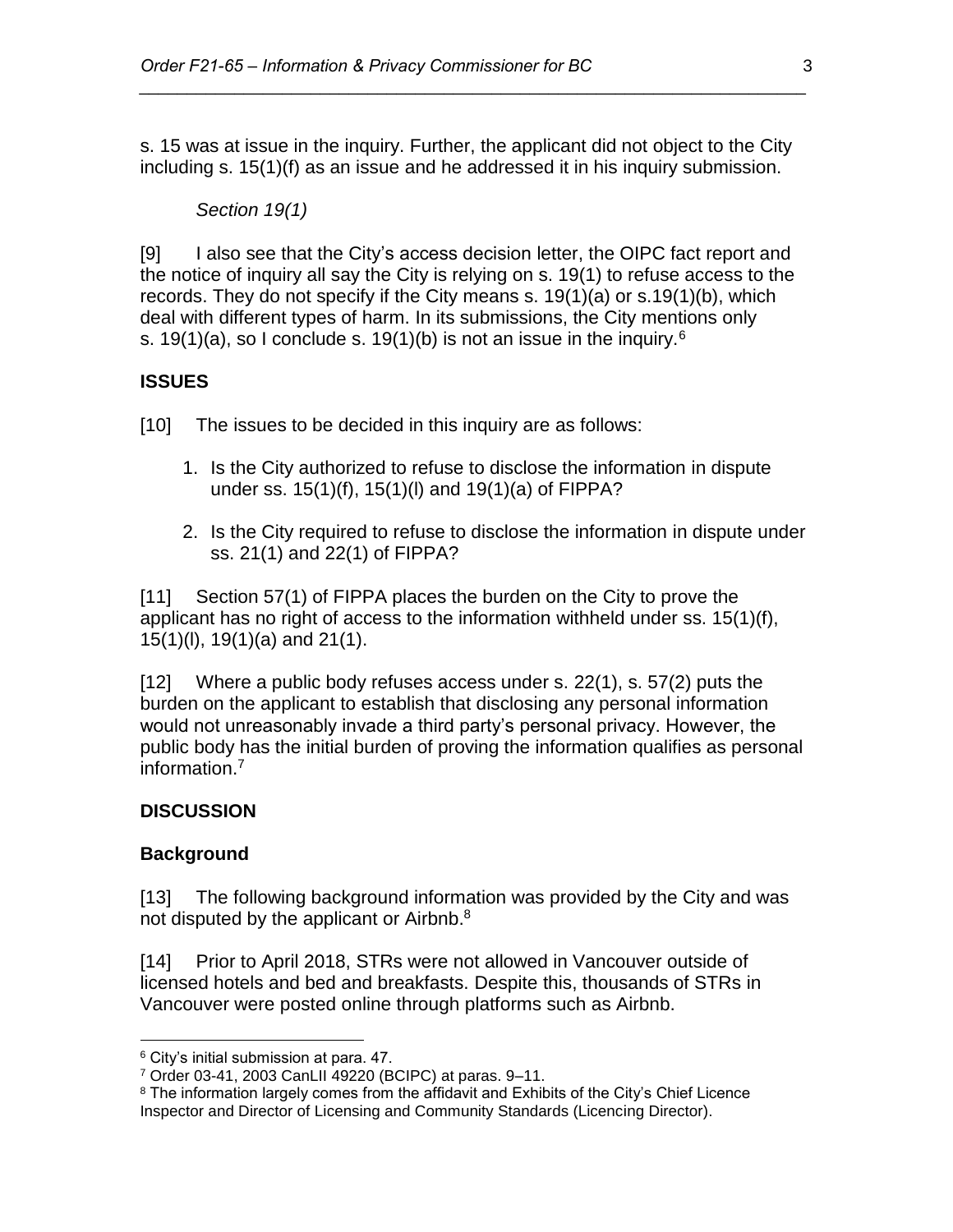[15] Airbnb is a company established under the laws of the Republic of Ireland, and its online platform connects individuals seeking short term accommodation (guests), with those offering it (hosts). The City says that Airbnb is the largest of several platforms offering STRs in Vancouver and accounts for at least 82% of all active STR listings. The next largest platform is Expedia (including VRBO) followed by Flipkey (owned by TripAdvisor).<sup>9</sup>

*\_\_\_\_\_\_\_\_\_\_\_\_\_\_\_\_\_\_\_\_\_\_\_\_\_\_\_\_\_\_\_\_\_\_\_\_\_\_\_\_\_\_\_\_\_\_\_\_\_\_\_\_\_\_\_\_\_\_\_\_\_\_\_\_\_\_\_\_\_\_*

[16] In 2016 the City began studying and implementing a regulatory framework for STRs in Vancouver. The goal was to address the long-term rental supply, health and safety, tax and regulatory equity and neighbourhood fit.

[17] The City amended its bylaws in April 2018 to regulate STRs.<sup>10</sup> The specific licensing requirements for STRs are set out in the City's License Bylaw 4450 (Bylaw). Under the Bylaw, a person who provides temporary accommodation in a dwelling unit, other than a bed and breakfast or hotel, is deemed an STR operator and must obtain a City business licence. STR operators with a business licence are subject to audit and inspection by the City's enforcement team.

[18] An individual is only allowed to operate an STR in their principal residence, i.e., in their own home and not in an investment property or secondary residence. Further, corporations and societies are not allowed to operate an STR in the City. Because STR operators are always an individual, the business licence is issued to the STR operator in their own name and the address on the licence is their home address.

[19] Managing licensed STR units on behalf of others is allowed as long as a Property Manager business licence is obtained.

[20] Most companies offering online STR platforms are registered outside of BC, so the City has few ways to compel them to operate within provincial and municipal rules. As a result, the City attempts to engage and negotiate with them, and on April 10, 2018, the City and Airbnb entered into a Memorandum of Understanding (MOU).

[21] Under the MOU, Airbnb agreed that its Vancouver hosts would need a City business licence number to list on Airbnb. Airbnb also agreed to regularly give the City information about active Vancouver listings, specifically each Airbnb host's name, business licence number, email address and STR address. Under the terms of the MOU, the City may use this information for the purposes of administering, enforcing and refining its bylaws related to STRs.<sup>11</sup>

<sup>&</sup>lt;sup>9</sup> City's initial submission at para. 15.

<sup>10</sup> License Bylaw No. 4450, Zoning and Development Bylaw No. 3575.

<sup>11</sup> MOU at para. 1.10.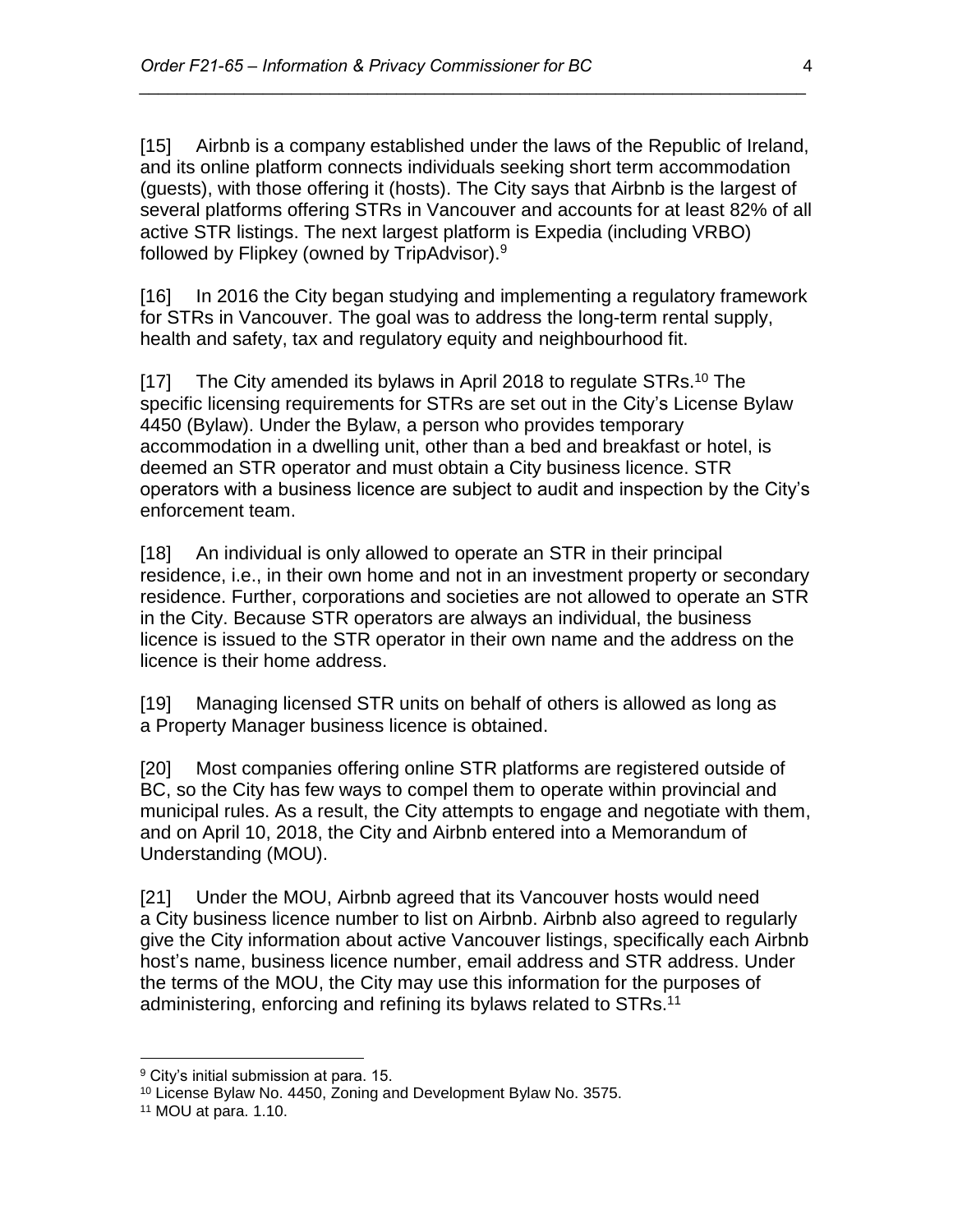[22] The City routinely and publicly discloses information on its Open Data Portal about the business licences it issues, including licences to operate STRs. The information listed for most businesses includes the name of the licensee and the address of the business. However, while the City posts some STR information on the Open Data Portal, it does not post STR operators' names or STR addresses.<sup>12</sup>

*\_\_\_\_\_\_\_\_\_\_\_\_\_\_\_\_\_\_\_\_\_\_\_\_\_\_\_\_\_\_\_\_\_\_\_\_\_\_\_\_\_\_\_\_\_\_\_\_\_\_\_\_\_\_\_\_\_\_\_\_\_\_\_\_\_\_\_\_\_\_*

[23] The applicant made two separate access requests for information. The first was for the information Airbnb shares with the City, specifically the Airbnb host's name, the City business license number and the address of the STR. The second request was for the location information of all STRs (not just Airbnbs) listed on the City's Open Data Portal. Both requests were for the same fivemonth time frame.<sup>13</sup>

#### **Information in Dispute**

[24] The information in dispute is in two Excel files, which I will refer to as Spreadsheet A and B.<sup>14</sup> Spreadsheet A contains the information that responds to the applicant's request for the data Airbnb provides to the City about listings on Airbnb's platform. Spreadsheet B has information responsive to the applicant's request for data about the City's STR business licences more broadly, not just the Airbnbs.

[25] The spreadsheets contain more types of information than the applicant requested. I wrote to the applicant about this, and he replied that he only wants the STR's business licence numbers and their associated STR addresses and STR operators' names.<sup>15</sup> Therefore, I conclude that the City's decision to refuse the applicant access to other types of information in the spreadsheets is not in dispute. I will make no decision about the information that is not in dispute.

[26] For added clarity, the information in dispute is as follows:

- STR addresses, STR operators' names and the associated business licence numbers in Spreadsheet A (i.e., the information from Airbnb), and
- STR addresses and the associated business licence numbers in Spreadsheet B (i.e., the City's own information).

 $\overline{a}$  $12$  The City posts the licence number and status, whether fee is paid, local area etc.

<sup>&</sup>lt;sup>13</sup> Both requests were for information between November 1, 2018 and March 15, 2019. The City treated them as one request and responded with a single decision letter dated June 17, 2019. <sup>14</sup> Spreadsheet A refers to the record the City and Airbnb call the "Airbnb Information" and the "Record". Spreadsheet B refers to the record the City calls the "Business Licence Information". Spreadsheet A has 12036 rows of data and Spreadsheet B has 7847 rows of data.

<sup>&</sup>lt;sup>15</sup> The applicant confirmed this in an email dated September 23, 2021.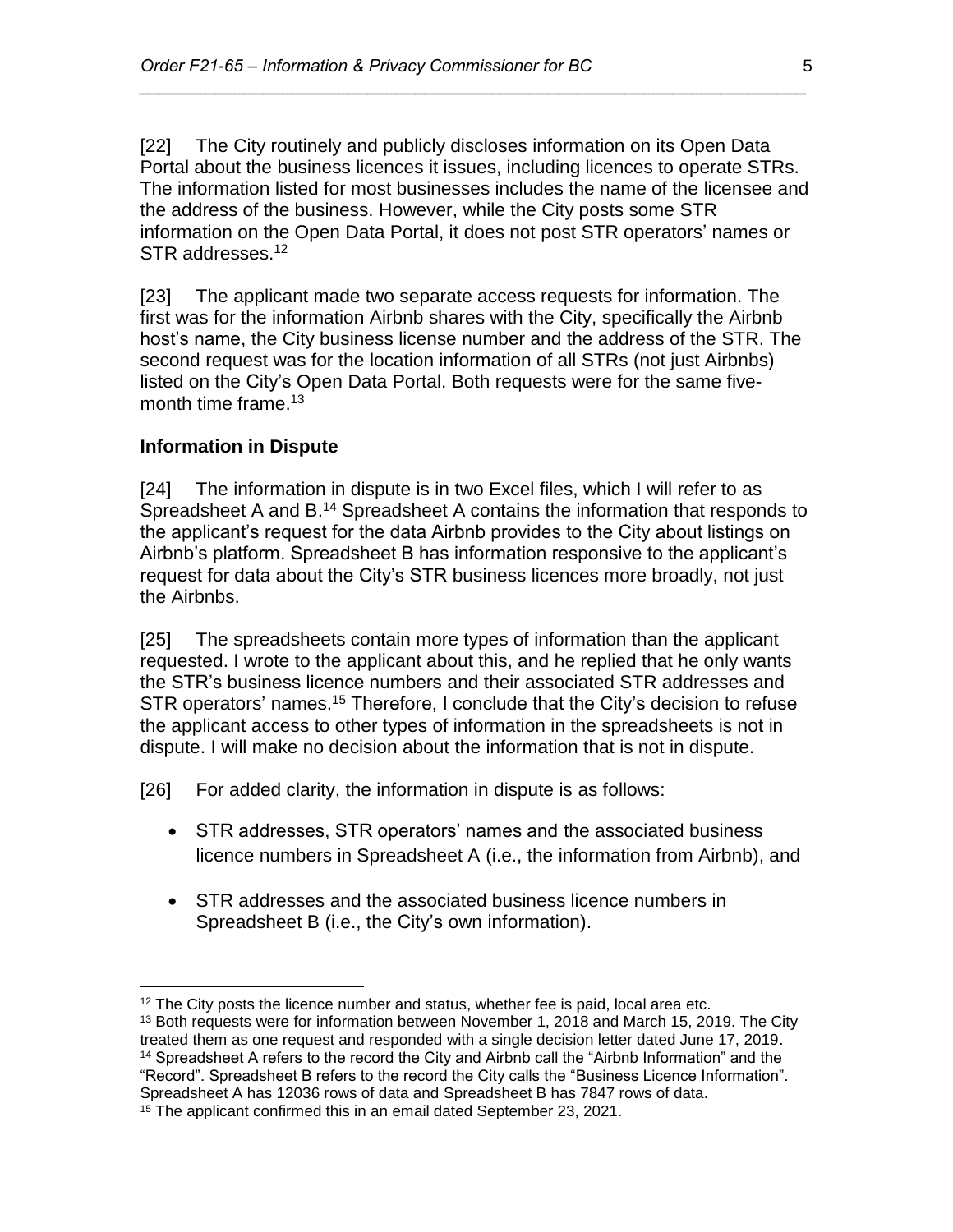#### *Harms under ss. 15(1)(f), 15(1)(l) and 19(1)(a)*

[27] The City relies on ss.  $15(1)(f)$  and (I) and  $19(1)(a)$  to withhold the information in dispute in Spreadsheets A and B. What the City says about these three exceptions is combined, so I will address them together to avoid repetition.

*\_\_\_\_\_\_\_\_\_\_\_\_\_\_\_\_\_\_\_\_\_\_\_\_\_\_\_\_\_\_\_\_\_\_\_\_\_\_\_\_\_\_\_\_\_\_\_\_\_\_\_\_\_\_\_\_\_\_\_\_\_\_\_\_\_\_\_\_\_\_*

[28] Although Airbnb's submissions were exclusively about the application of ss. 21(1) and 22(1) to Spreadsheet A (i.e., the information from Airbnb), what it says provides helpful context regarding ss. 15(1)(f), (l) and 19(1)(a), so I have considered it here as well.

[29] The relevant provisions state:

…

15(1) The head of a public body may refuse to disclose information to an applicant if the disclosure could reasonably be expected to …

(f) endanger the life or physical safety of a law enforcement officer or any other person,

(l) harm the security of any property or system, including a building, a vehicle, a computer system or a communications system.

- 19(1) The head of a public body may refuse to disclose to an applicant information, including personal information about the applicant, if the disclosure could reasonably be expected to
	- (a) threaten anyone else's safety or mental or physical health, ....

[30] The standard of proof applicable to harms based exceptions, like s. 15(1) and 19(1), is "a reasonable expectation of probable harm". The Supreme Court of Canada has described this as a middle ground between that which is probable and that which is merely possible. The standard does not require proof that harm will occur on the balance of probabilities, but something well beyond the merely possible or speculative must be shown. In addition, the evidence needs to be detailed and convincing enough to establish a clear and direct connection between disclosure of the specific information and the alleged harm.<sup>16</sup>

#### *City's submission*

 $\overline{a}$ 

[31] The City submits that disclosing the information in dispute could reasonably be expected to:

<sup>16</sup> All principles in this paragraph can be found in *Ontario (Community Safety and Correctional Services) v Ontario (Information and Privacy Commissioner)*, 2014 SCC 31 at para. 54; *Merck Frosst Canada Ltd. v. Canada (Health)*, 2012 SCC 3 at paras 197, 199, 206 and 210; and Order F08-03, 2008 CanLII 13321 (BC IPC) at para 27.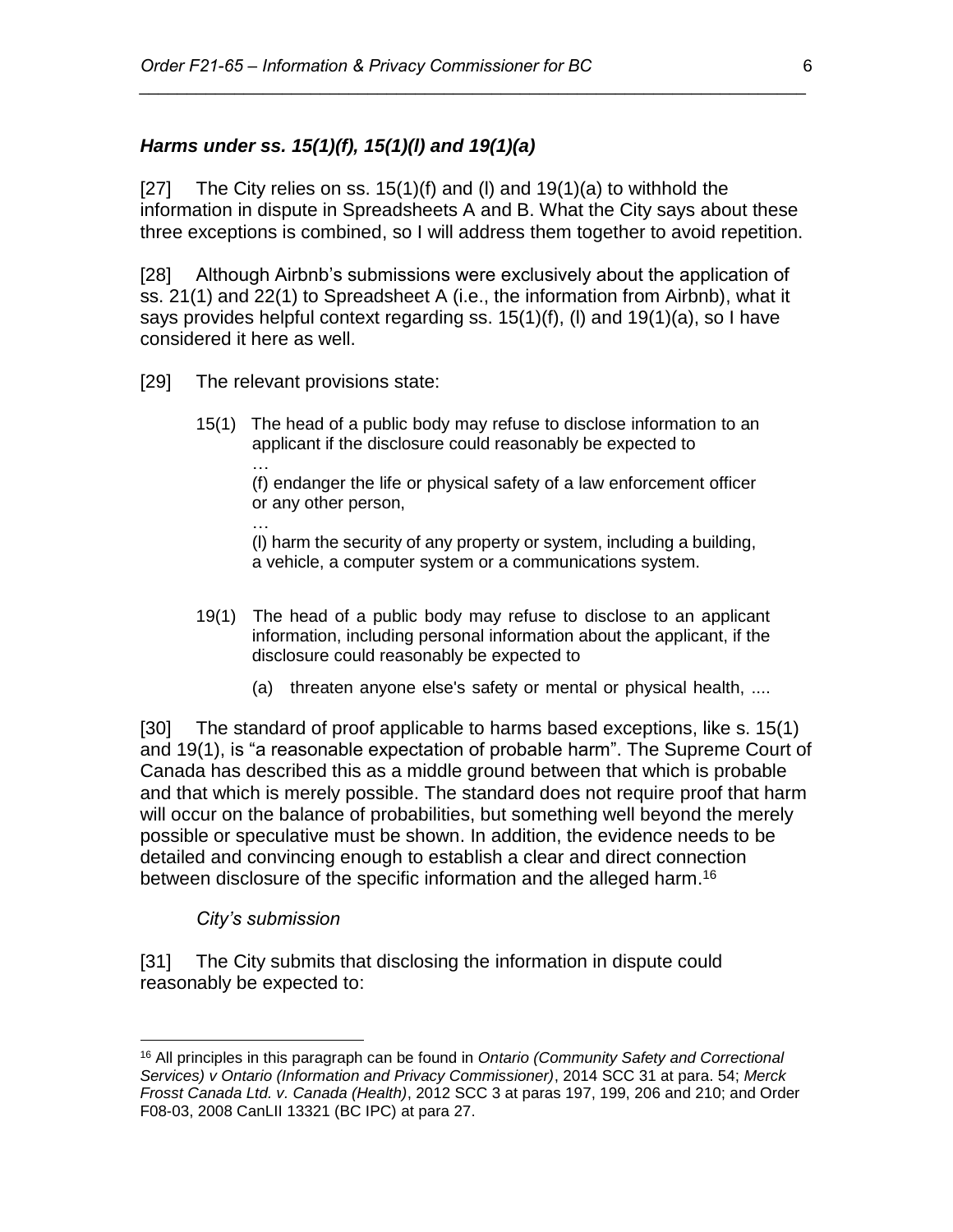- 1) threaten the safety, or mental or physical health of STR operators or their guests;
- 2) endanger the life or physical safety of the STR operators or their guests; and

*\_\_\_\_\_\_\_\_\_\_\_\_\_\_\_\_\_\_\_\_\_\_\_\_\_\_\_\_\_\_\_\_\_\_\_\_\_\_\_\_\_\_\_\_\_\_\_\_\_\_\_\_\_\_\_\_\_\_\_\_\_\_\_\_\_\_\_\_\_\_*

3) harm the security of the STR operators' principal residences.<sup>17</sup>

[32] In support, the City provides affidavit evidence from its Chief Licence Inspector and Director of Licensing and Community Standards (Chief Licence Inspector) and from its Director of Access to Information and Privacy (Access Director).

[33] By way of background, the City says that applications for general business licences may be made for home-based businesses and there are numerous conditions that apply, including that residential premises are only to be used for administrative purposes and clients are not entitled to attend the premise at any time.<sup>18</sup> The only exception is for STRs, where the business must be carried out in the principal residence of the licence holder.<sup>19</sup>

[34] The City says it routinely posts datasets containing business licence information on its online Open Data Portal. Until a few years ago, the Open Data Portal displayed the name of the licence holder and their address regardless of whether the business was run from a home or a commercial location. However, in April 2018, the City decided to stop posting the addresses of home-based businesses on its Open Data Portal. The Access Director says that this change was due to requests from business owners, such as a medical professional who did not want their home address known to potentially dangerous clients.

[35] The Access Director says that after the City stopped posting home addresses, it continued to receive reports of concerns relating to disclosure of STR operators' names. The Access Director says that she had several discussions with the Chief Licence Inspector and City staff about STR operators being harassed and bullied on-line.

[36] The Access Director says she also spoke with an STR operator in April 2019 who was a victim of stalking and was concerned about their information being posted on the Open Data Portal. This person had changed cities to get away from the stalker and believed that even disclosing the city where they lived could pose a real danger to their health and safety. In light of these concerns, the Access Director says, the City reviewed its practices and in July 2019 it decided to stop posting STR operators' names on the Open Data Portal.

<sup>17</sup> City's initial submission at para. 58.

<sup>18</sup> Access Director's affidavit at para. 11.

<sup>19</sup> Chief Licence Inspector's affidavit at para. 23.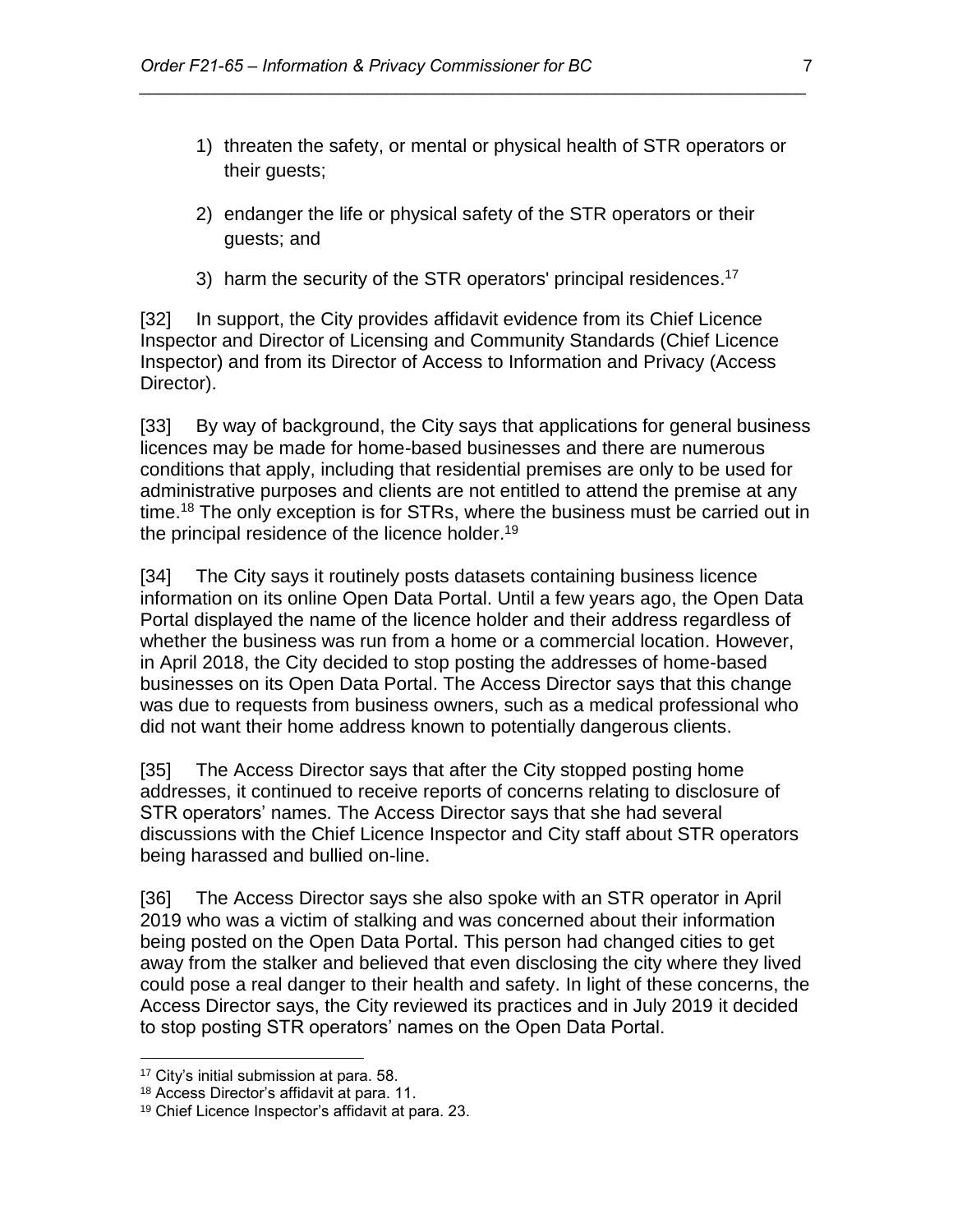[37] The Chief Licence Inspector also provides evidence about what led up to the decision to stop posting STR operators' names on the Open Data Portal. She says that there is public opposition to STRs and several individuals "have engaged in vigilante activities identifying STR Operators and harassing them online and in person."<sup>20</sup>

*\_\_\_\_\_\_\_\_\_\_\_\_\_\_\_\_\_\_\_\_\_\_\_\_\_\_\_\_\_\_\_\_\_\_\_\_\_\_\_\_\_\_\_\_\_\_\_\_\_\_\_\_\_\_\_\_\_\_\_\_\_\_\_\_\_\_\_\_\_\_*

[38] The City has received reports of people observing, following and confronting STR operators and their guests, the Chief Licence Inspector says. She provides an example where a woman's neighbours repeatedly approached her and her mother and guests to question whether the property was a principal residence and even hired a private investigator to confirm their suspicions. These same neighbours booked the STR under false pretences for the purpose of photographing it and filing hazardous material reports to support their complaints. The City investigated and found the STR complied with the requirements of the STR program.

[39] According to the Chief Licence Inspector, numerous Twitter posts used "obscenities and other aggressive and threatening language toward STR Operators, seeking to name and shame specific STR Operators, or referred to STR listings as infestations."<sup>21</sup> She says that some Twitter posts identify Airbnb hosts by name, include their pictures and even mention their employers. She says some posts urge "protestors to occupy specific Airbnb residences and even to destroy Airbnb lock boxes on public property."<sup>22</sup> The Chief Licence Inspector provides screenshots of the Twitter posts.

[40] The Chief Licence Inspector explains that many of the Twitter posts targeted individuals for being associated with multiple STR listings and being suspected commercial operators. She says that through audits and investigations of STR operators who have been flagged for posting multiple STR listings, the City found that some were friends or family assisting for free or were property managers. Property managers are permitted under the Bylaw as long as the individual or company holds a Property Manager business licence. She explains that concerns being raised about people acting for STR operators became so prevalent that the City amended the Bylaw to clarify that a Property Manager business licence was a requirement.

[41] The STR program went live on April 18, 2018, the City Licence Inspector explains, and there was an initial five-month licensing and education period. On September 1, 2018, the City commenced enforcement against all non-compliant STR operators. She explains that the City uses its business licence data, Airbnb data, third-party screen scrape data and community complaints to identify potential violations for staff to investigate and follow-up with enforcement.

<sup>20</sup> Chief Licence Inspector's affidavit at para. 62.

<sup>21</sup> Chief Licence Inspector's affidavit at para 63.

<sup>22</sup> Chief Licence Inspector's affidavit at para. 64.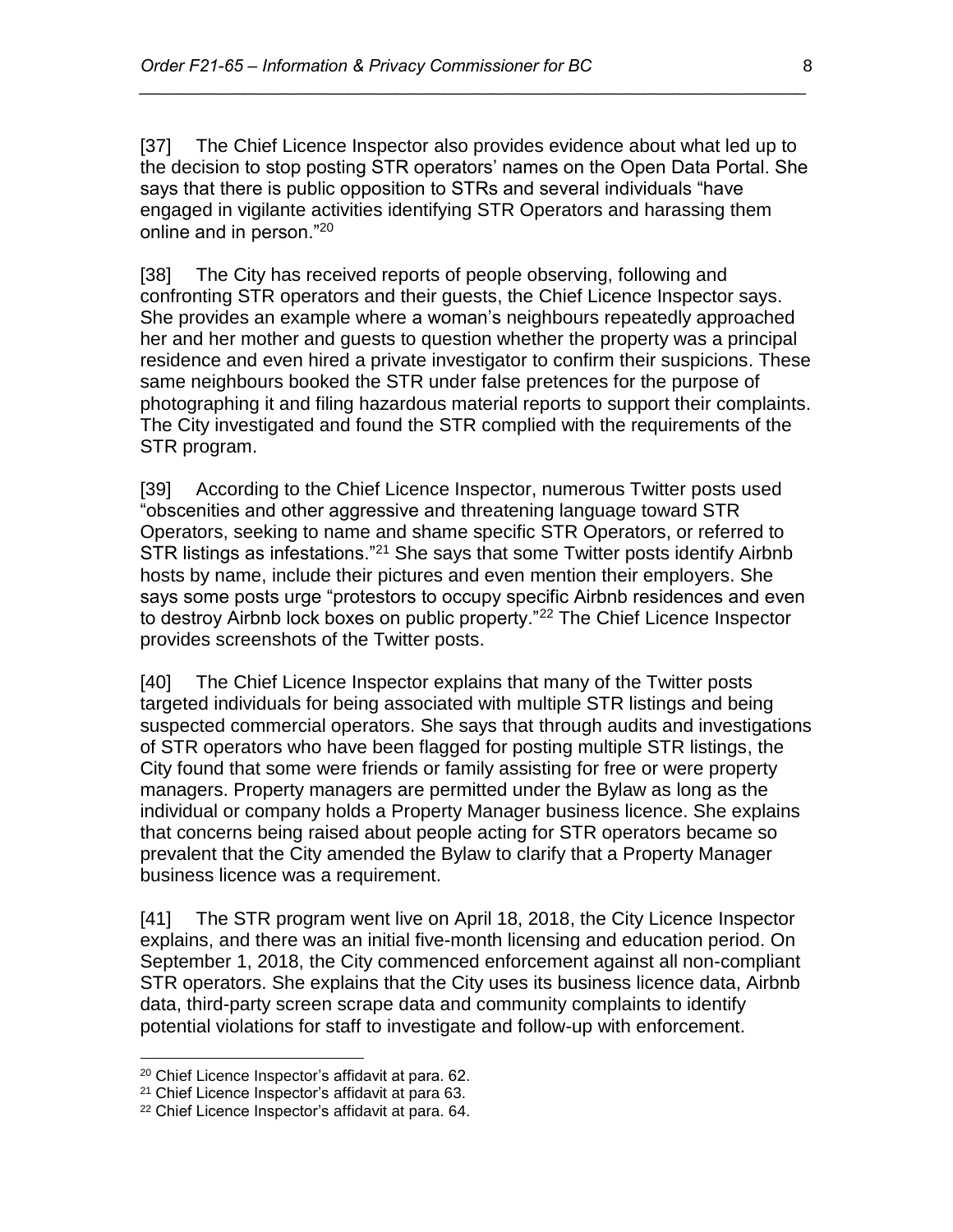Generally, she says, the data analytics looks for invalid business licence numbers or the same licence used at multiple addresses.

[42] The City investigates all complaints, the Chief Licence Inspector says, and encourages people who have concerns about specific STRs to file a report with the City. City staff are able to appropriately investigate the circumstances of individual STR operators and ensure appropriate procedural fairness before taking any enforcement action.

*\_\_\_\_\_\_\_\_\_\_\_\_\_\_\_\_\_\_\_\_\_\_\_\_\_\_\_\_\_\_\_\_\_\_\_\_\_\_\_\_\_\_\_\_\_\_\_\_\_\_\_\_\_\_\_\_\_\_\_\_\_\_\_\_\_\_\_\_\_\_*

[43] The Chief Licence Inspector also says:

STR Operators are the only group of business licence holders that have been subject to this level of harassment. I believe that disclosure of the Airbnb and Business Licence Information would threaten the safety or mental or physical health of STR Operators as it would lead to their names and addresses being circulated on social media and further encourage vigilante activity. Public disclosure of the name and address of STR Operators will allow adversarial parties to independently verify suspicions and use this information to continue their harassment. $23$ 

[44] The Chief Licence Inspector explains that information about STR operators is anonymized on Airbnb and other STR platforms. She says that STR operators typically only use a first name or pseudonym and the platforms only show the general location of the STR, not an exact address. She says that STR operators are only required to disclose their address after they have accepted a booking.

[45] City staff have observed that Airbnb listings sometimes reveal biographic details about the STR operator, and the Chief Licence Inspector provides samples of listings. The listings contain information such as STR operators' first names, professions, hobbies, names and ages of their children and when the children will be active at home. STR platforms usually provide a calendar of availability, the Chief Licence Inspector says, and many STR operators list their property for when they are going to be away. She adds that disclosing the information in dispute "particularly in conjunction with STR listing information, would harm the security of residences used for STR as it would provide details of likely occupancy, contents of suites, and access points, that would enable or encourage criminal activities such as vandalism and robbery."<sup>24</sup>

*Airbnb's submission*

 $\overline{a}$ 

[46] Airbnb provides affidavit evidence from its Senior Campaign Manager, Canada/US (Airbnb Manager), who says that disclosing the information in

<sup>23</sup> Chief Licence Inspector's affidavit at para. 68.

<sup>24</sup> Chief Licence Inspector's affidavit at para. 69.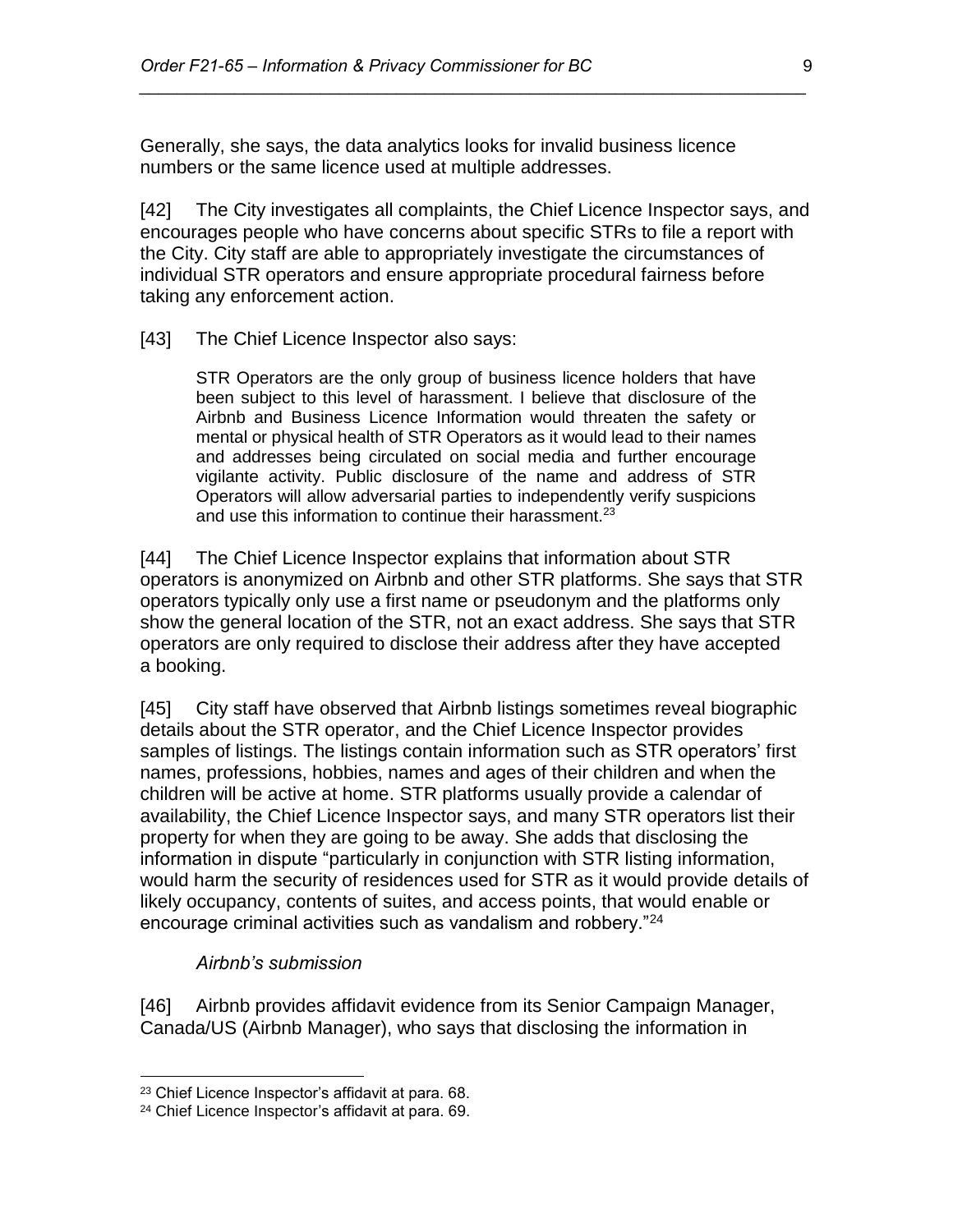dispute poses a serious risk to the safety of the "Airbnb Host community." <sup>25</sup> He says that to protect privacy and safety, Airbnb listings only indicate an approximate location of the Airbnb. Guests only receive the Airbnb's address when a booking is confirmed.

*\_\_\_\_\_\_\_\_\_\_\_\_\_\_\_\_\_\_\_\_\_\_\_\_\_\_\_\_\_\_\_\_\_\_\_\_\_\_\_\_\_\_\_\_\_\_\_\_\_\_\_\_\_\_\_\_\_\_\_\_\_\_\_\_\_\_\_\_\_\_*

[47] The Airbnb Manager says that in recent years short term rentals and Airbnb have been the subject of extensive and sometimes contentious discussion and debate, including in Vancouver. He says that opponents of Airbnb "have engaged in efforts to identify and harass Airbnb Hosts and engage in or encourage property damage at Airbnb listings."<sup>26</sup> He says that opponents have occupied or taken over host properties, held protests and picketed outside of host properties, and have caused or encouraged property damage.

[48] The Airbnb Manager provides a link to a 2019 news video that says Airbnb opponents occupied an Airbnb in Montreal and shows protesters marching in the street.<sup>27</sup> He also provided a 2018 news article about seven Airbnb protesters chanting "Justice now!" outside an apartment building in Los Angeles and awakening residents around 7:00 am. There is also a news article about protesters marching in San Francisco in 2014 and putting stickers on buildings that say the building is being used for illegal short term rentals through Airbnb or similar services.

[49] Airbnb opponents on Twitter try to identify hosts and the full address of the listings and then publicly disseminate that information, the Airbnb Manager says. In some posts opponents have tagged the host's employer or Canada Revenue Agency with the suggestion that the host is engaged in unlawful conduct, including tax evasion. He also provides copies of online news articles that identify Airbnb hosts by name, provide the address of their Airbnb and report what the host said to the reporter. He also provides Twitter posts which are largely the same as the ones the City provided.

## *Applicant's submission*

[50] The applicant disagrees with the City's approach to STRs and believes STRs legalize a harmful activity that exposes citizens to rental shortages, increased rents, noisy party-houses and increased neighbourhood violence. He says that disclosure of the requested information would give "citizens some opportunity to understand and potentially mitigate such risks."<sup>28</sup>

[51] In response to the Access Director's evidence about the stalking victim, the applicant says it was unreasonable for that person to expect secrecy in

 $\overline{a}$ <sup>25</sup> Airbnb Manager's affidavit at para. 39.

<sup>26</sup> Airbnb Manager's affidavit at para. 40.

<sup>27</sup> [https://montreal.citynews.ca/video/2019/05/09/airbnb-protest-in-the-plateau/.](https://montreal.citynews.ca/video/2019/05/09/airbnb-protest-in-the-plateau/)

<sup>28</sup> Applicant's submission at para. 36.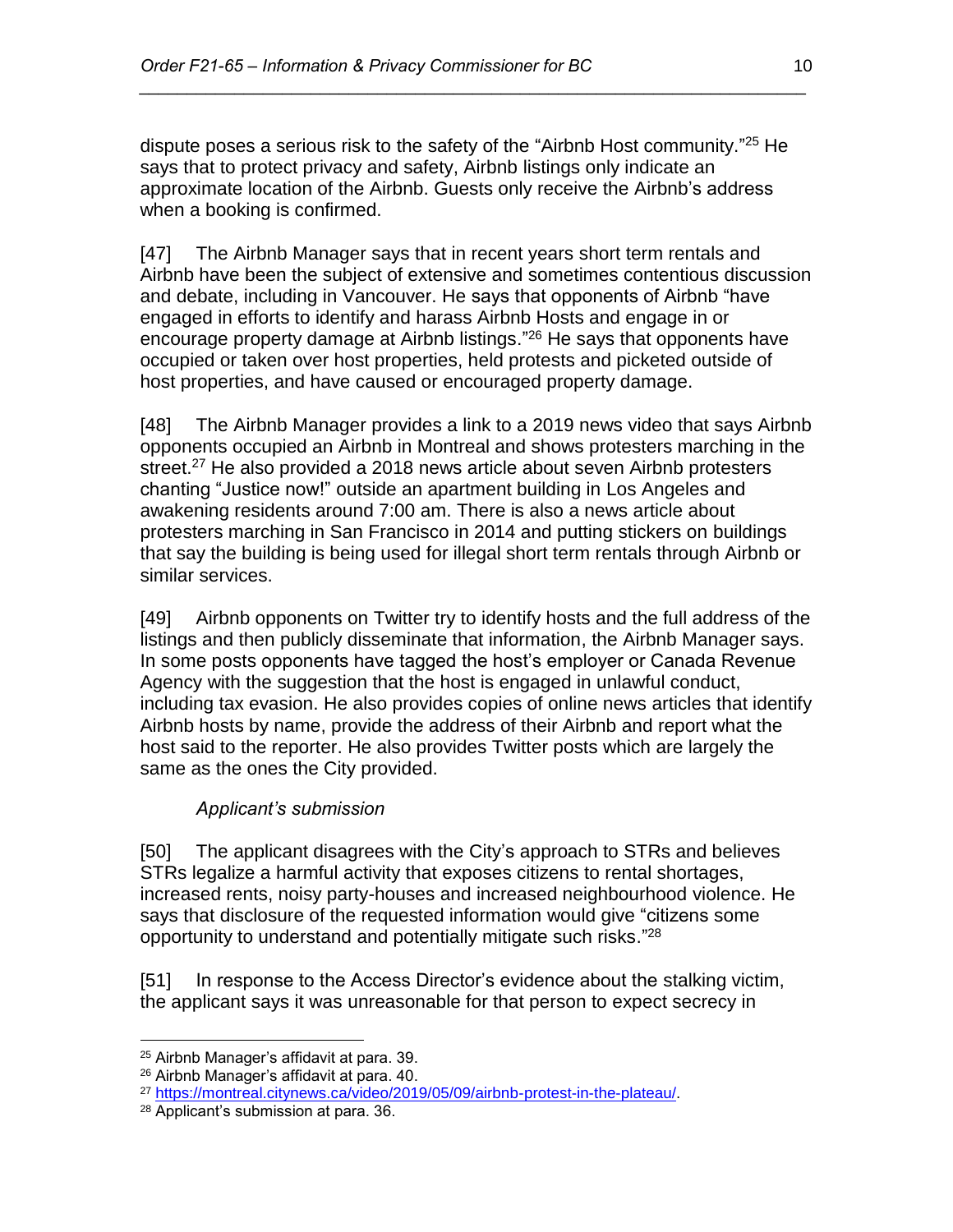running a business, and the City should have made a decision that favoured transparency and told the person that they had the option to cancel their licence and delist their unit from STR platforms. He says that "Short-term business owners can easily mitigate any of the risks described by the City by simply deactivating their listings."<sup>29</sup>

*\_\_\_\_\_\_\_\_\_\_\_\_\_\_\_\_\_\_\_\_\_\_\_\_\_\_\_\_\_\_\_\_\_\_\_\_\_\_\_\_\_\_\_\_\_\_\_\_\_\_\_\_\_\_\_\_\_\_\_\_\_\_\_\_\_\_\_\_\_\_*

[52] The applicant submits that the City has not established a clear and direct connection between the disclosure of specific information and the harms alleged. He claims that what the Chief Licence Inspector says about how disclosure of the information may make enforcement harder is speculation.

[53] The applicant also says that the Twitter posts the City provides in evidence are mostly examples of concerned citizens calling attention to egregious violations of the STR bylaws as well as flaws in the bylaws and the City's enforcement process.

## *City's reply submission*

[54] The City says:

The City acknowledges that some of the Tweets relating to harassment of STR Operators do not raise to the level of a reasonable expectation of harm to life or physical safety, but submits that this evidence is nevertheless relevant to establish a reasonable expectation of harm to STR Operator mental wellbeing under section 19(1) or to STR Operators generally under section 22(2)(e).<sup>30</sup>

[55] The City also disputes the applicant's submission that individuals invite, or consent, to harm by becoming an STR Operator. STR operators, the City says, are not required to stop engaging in a legal business and cancel their licence in order to qualify for the protection provided by ss. 15 and 19 of FIPPA.

[56] The City also says that at the time it collected the information in dispute, STR operators were proceeding on the basis that the City did not disclose STR addresses and the City expects STR operators "would have specific concerns regarding the release of their names and addresses were they aware that this information may now be disclosed." <sup>31</sup>

*Findings - ss. 15(1)(f) and 19(1)(a)* 

[57] In this case, the anticipated harms under ss.  $15(1)(f)$  and  $19(1)(a)$  are linked in that they both address harm to individuals. As a result, I will consider the two together, and then I will address s. 15(1)(l).

<sup>29</sup> *Ibid*.

<sup>30</sup> City's reply at para. 7.

<sup>&</sup>lt;sup>31</sup> City's reply at para. 9.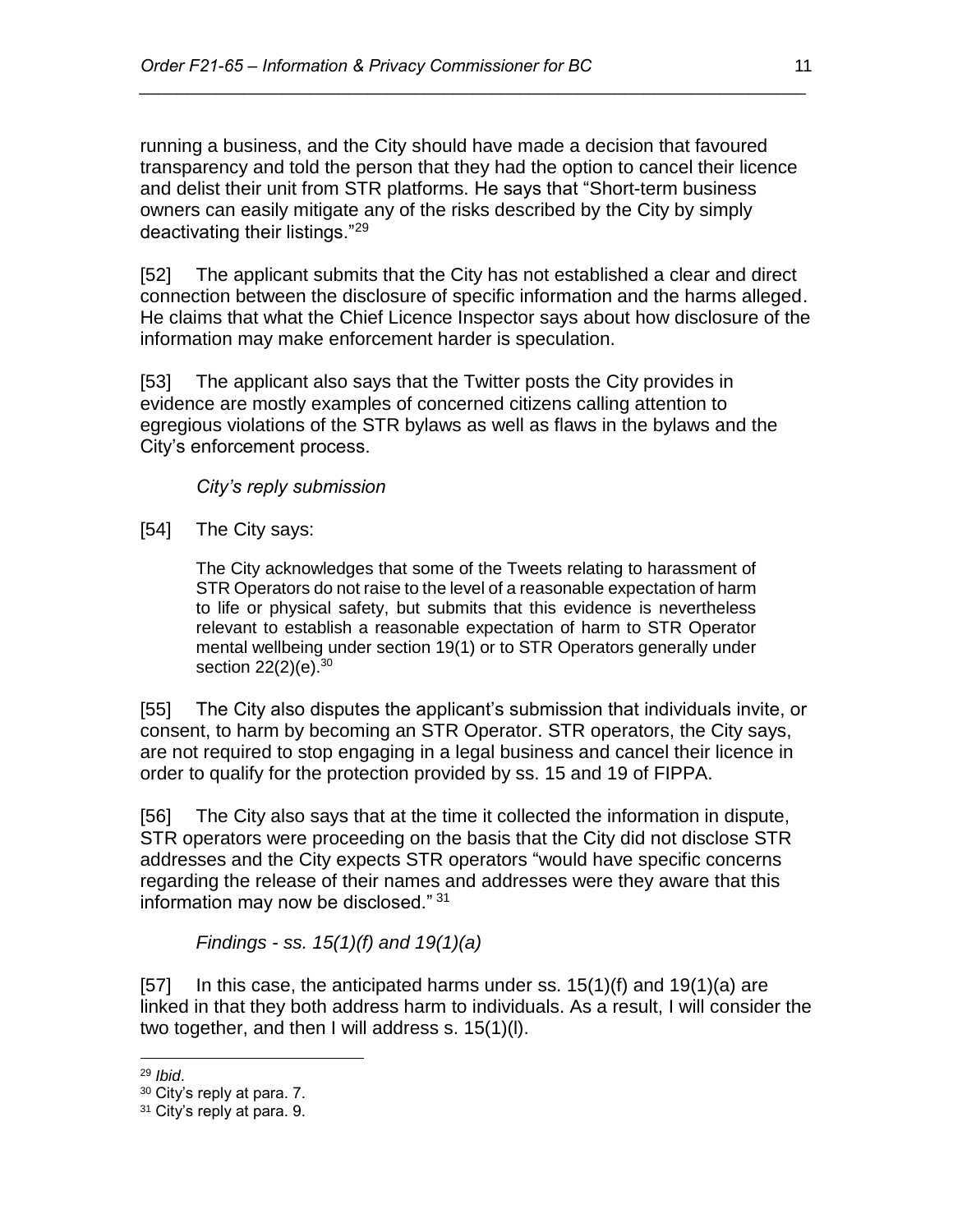[58] To start, I have approached this case on the basis that disclosing the information would effectively be disclosure to the world.<sup>32</sup> FIPPA places no restriction on what an access applicant can do with the information that they receive under FIPPA. Thus, there is nothing in FIPPA to prevent the applicant from posting the information publicly. The evidence shows that the applicant has posted numerous times on Twitter about Airbnb and STRs, so it is reasonable to expect that he will share the information he receives in response to this access request in a public forum.

*\_\_\_\_\_\_\_\_\_\_\_\_\_\_\_\_\_\_\_\_\_\_\_\_\_\_\_\_\_\_\_\_\_\_\_\_\_\_\_\_\_\_\_\_\_\_\_\_\_\_\_\_\_\_\_\_\_\_\_\_\_\_\_\_\_\_\_\_\_\_*

[59] I have carefully reviewed the parties' evidence and arguments about harm under ss. 15(1)(f) and 19(1)(a) and for the reasons that follow I find that the City has met its burden, but only with respect to the information about the victim of stalking. This is the individual the Access Director spoke to who was concerned their stalker could locate them if their address and name were posted on the Open Data Portal. In my consideration, there is more than a mere possibility that the stalking victim's identity and whereabouts could be discoverable to their stalker through an internet search, which would allow the stalking to continue. I find that disclosing the information about the stalking victim could reasonably be expected to endanger or threaten their safety or mental or physical health under ss. 15(1)(f) and 19(1)(a). It seems trite to say that stalking endangers a victim's physical safety and wellbeing and can cause great mental and psychological distress.

[60] The City has not said if Spreadsheets A and B actually include information about the person who is being stalked. However, if they do, ss. 15(1)(f) and 19(1)(a) apply to that person's name, address and business licence number. To be clear, I include the business licence number because, from what I understand based on the parties' evidence, the business licence number can be used to find an Airbnb listing on the Airbnb platform, and from the contents of the listing glean information about the STR operator and where they reside, even if it does not reveal the exact address.

[61] However, for the reasons that follow, I find that the City has not established that ss. 15(1)(f) and 19(1)(a) apply to the names, addresses and business licenses of the other STR operators on Spreadsheets A and B.

[62] I accept that the Twitter posts and the online print media reports the City and Airbnb provide show that Airbnb opponents have identified hosts by their full names, provided the address of their listings and identified where the host works. Some Twitter posters also have mentioned/tagged the hosts' employers, Revenue Canada and the City.

[63] Most of the Twitter posts are one-off sarcastic barbs about Airbnb, the City and how certain individuals are conducting the business of operating an Airbnb.

 $\overline{a}$ <sup>32</sup> Order 03-35, 2003 CanLII 49214 (BC IPC) at para. 31.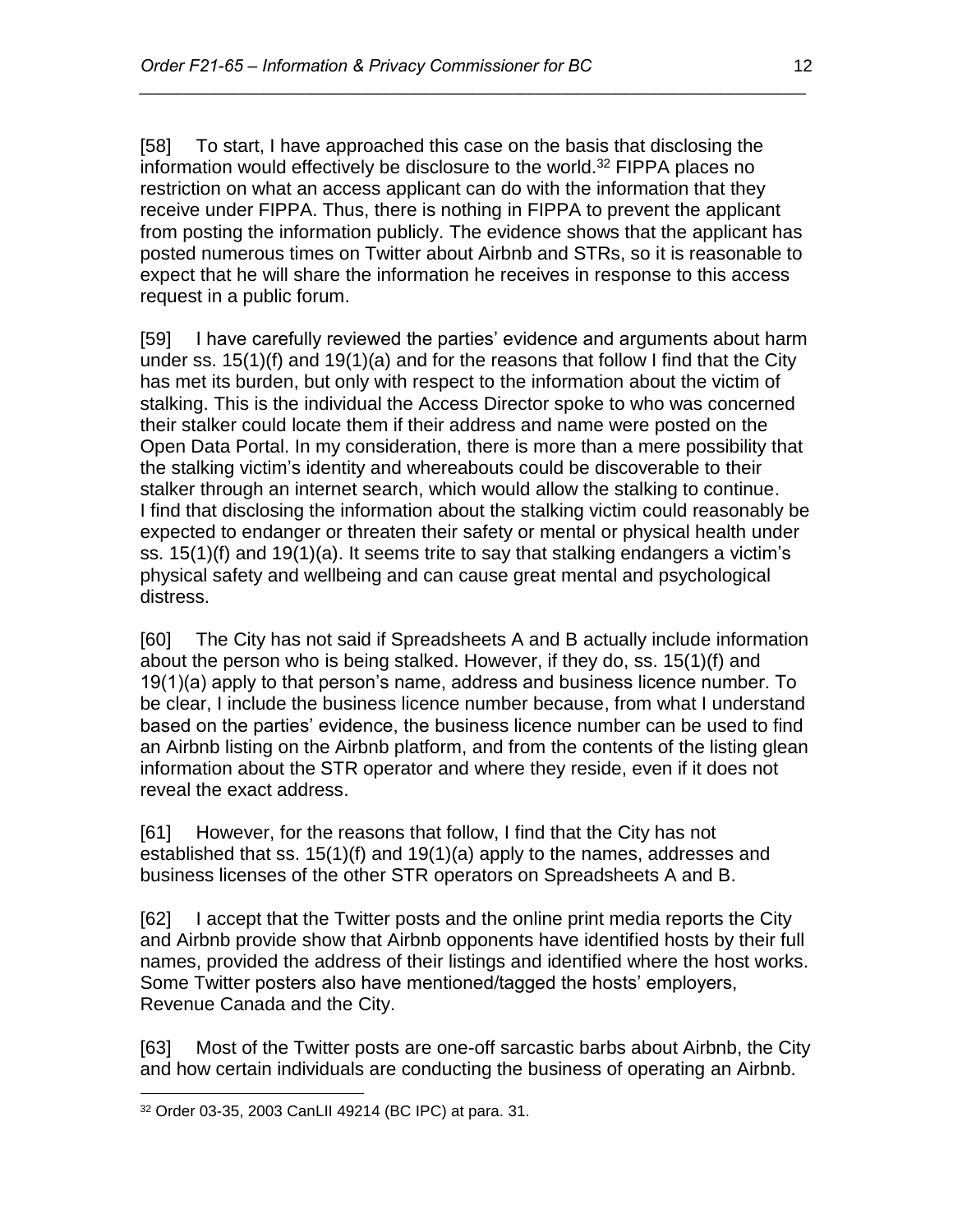The posts call-out Airbnb hosts for perceived violations of the STR rules and the City for allegedly failing to enforce the STR rules. Many of the Twitter posts seem to be misplaced complaints that would have been better sent directly to the City's enforcement department. While it certainly seems unfair to raise concerns about an Airbnb host's activities on Twitter in this way, none of the tweets or media articles say anything that even remotely alludes to physically harming any person or building. They do not threaten or express hostility towards the individuals for reasons related to who they are as individuals; rather they are about how individuals conduct their STR business.

*\_\_\_\_\_\_\_\_\_\_\_\_\_\_\_\_\_\_\_\_\_\_\_\_\_\_\_\_\_\_\_\_\_\_\_\_\_\_\_\_\_\_\_\_\_\_\_\_\_\_\_\_\_\_\_\_\_\_\_\_\_\_\_\_\_\_\_\_\_\_*

[64] The following examples are illustrative:

@CityofVancouver @CanRevAgency I'd like to report an illegal Airbnb [screenshot of listing]. Airbnb host is [realty company] real estate agent who also has it listed for sale as land assembly. Capital Gains Tax … And we have another RE agent Airbnb'ing an entire property. Unethical, illegal and taking homes away from locals.

Hey @[realty company] @rebgv [Real Estate Board of Greater Vancouver], looks like [name] is one of yours. This is a clear ethics violation. Please place it lovingly in the forgettin' place like you usually do.

1 host with 6 Airbnb listings under an expired "Personal Services" biz licence issued to a numbered company that was fined \$20,000 for providing unlicensed rental property management services. Are you sleeping, @City of Vancouver?"

More easy fines @CityofVancouver. One license … 2 different and entire self contained suites at one house [address and Airbnb listing number plus screen shot of Airbnb listing].

@CityofVancouver [City employee] refuses to shutdown illegal Airbnb hotels in Vancouver, I started messaging guests and asking them to stop what they're doing". [includes a screen shot of messages telling hosts that Airbnb is illegal in Vancouver].

[65] It is true that some of the posts use inflammatory language such as "parasite", "bedbugs", "infestation" and the F-word to refer to STRs, Airbnb and Airbnb users generally. The harshest tweet that is about a specific individual (and the only one with profanity) says: "I doubt he has problems renting out his condos long term. He's probably short-term renting. F… him – Vancouver has 0.6% vacancy rate because of AirBnB." The City and Airbnb did not provide the thread this person is replying to, so I cannot see if it is about someone whose information actually appears in Spreadsheets A and B, and they do not say. Even if it did, however, I do not think it is reasonable to conclude that this tweet or any other provided by the City and Airbnb rises to the level of endangering or threatening harm to anyone or their property.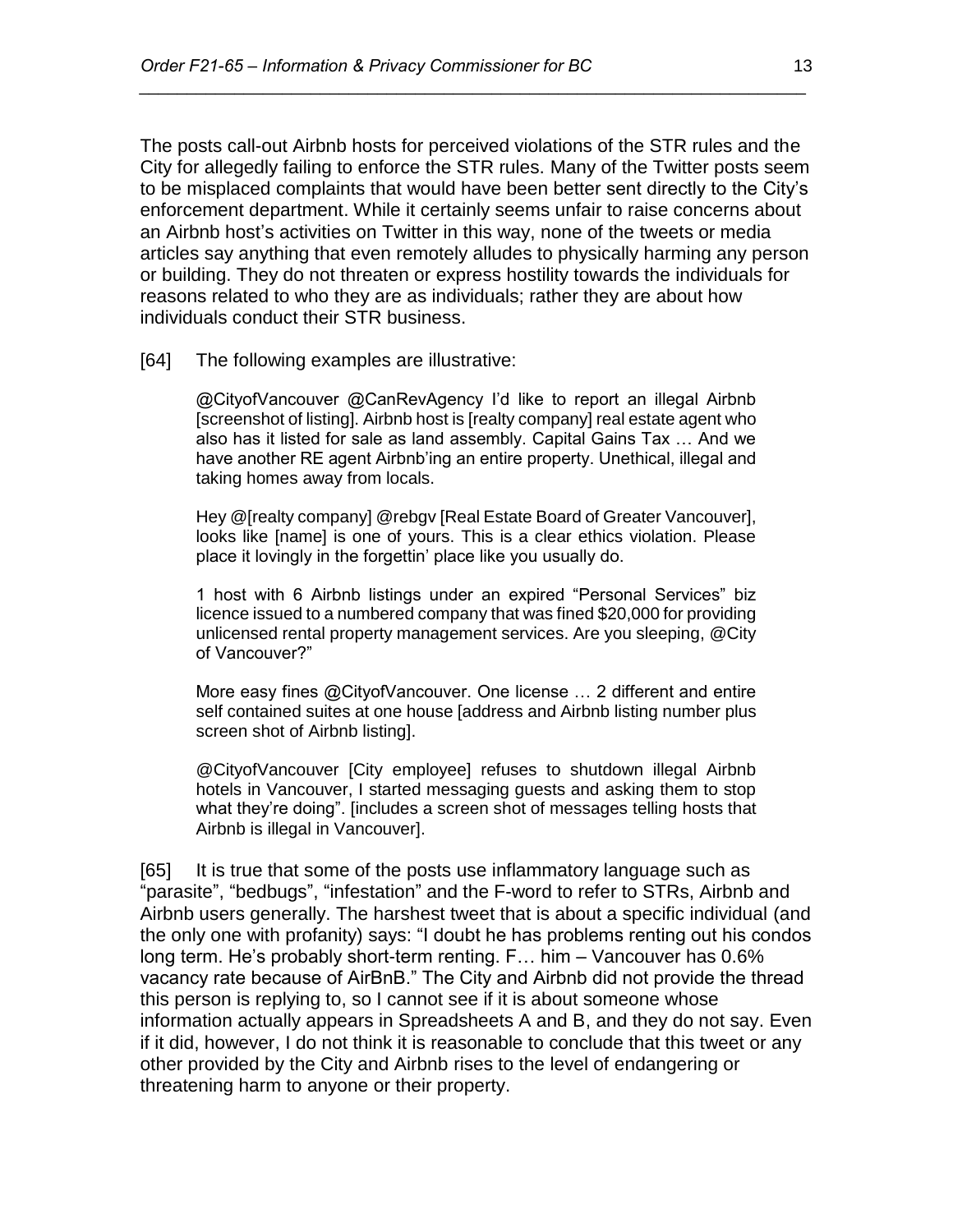[66] I accept the evidence that there have been Airbnb protests outside buildings in California and in Montreal, and that in Montreal the protest included occupying an Airbnb. I also accept that there was a Twitter post encouraging people to book an Airbnb and then refuse to leave, and that a Vancouver Airbnb was booked by the STR operator's neighbours under false pretences in order to report the STR operator for allegedly breaking the rules. However, the City and Airbnb have not actually explained how this kind of activity could reasonably be expected to harm the life or safety of anyone or threaten anyone's mental or physical health.

*\_\_\_\_\_\_\_\_\_\_\_\_\_\_\_\_\_\_\_\_\_\_\_\_\_\_\_\_\_\_\_\_\_\_\_\_\_\_\_\_\_\_\_\_\_\_\_\_\_\_\_\_\_\_\_\_\_\_\_\_\_\_\_\_\_\_\_\_\_\_*

[67] It is evident that Twitter and the online media are popular platforms for public expression and the airing of criticism and concerns. Some of what has been said on those platforms about STRs and Airbnb has been harsh, sarcastic and perhaps unreasonable or ill-informed. Some of it has been directed at named individuals. I recognize that disclosing the information in dispute may cause more of the same. However, even if that were the case, what the City and Airbnb provide as evidence does not reasonably support describing that kind of activity as the type of harm ss.  $15(1)(f)$  and  $19(1)(a)$  address.<sup>33</sup> The tweets and media stories do not, in my view, even remotely rise to the level of a reasonable expectation of threatening or endangering anyone's life, physical safety, physical health or mental health.

[68] I also note that the evidence in this case does not support concluding that anyone's mental well being - other than the stalking victim's - could potentially be impacted in the way past orders have said amounts to a threat to mental health under s. 19(1)(a). Past cases have said that a threat to mental health under s. 19(1)(a) means serious mental distress or anguish, not just inconvenience, upset or unpleasantness in dealing with a difficult or unreasonable person. $34$ I agree with that interpretation and have applied it here. In my view, the City and Airbnb's evidence and submissions do not support concluding that type of harm could reasonably be expected to result from disclosure - with the exception of the information about the person being stalked.

 $\overline{a}$  $33$  For example: Order F10-22, 2010 BCIPC 33 (CanLII) - s. 15(1)(f) applied to the names of police officers who work undercover; Order 01-01, 2001 CanLII 21555 (BCIPC) - ss. 15(1)(f) and 19(1)(a) applied to information that could identify abortion service providers because there was evidence of a reasonable expectation of harassment, stalking and violence, including attempted murder; Order 03-08, 2003 CanLII 49172 (BC IPC) - ss. 15(1)(f) and 19(1)(a) applied because the evidence established the applicant had a pattern of threatening violence or death; Order F15-39, 2015 BCIPC 42 (CanLII) - s. 15(1)(f) applied to information about jail cell occupancy, schematics, layouts and staffing levels; Order F20-54, 2020 BCIPC 63 (CanLII) - s. 19(1)(a) applied as there was evidence of verbal and physical violence and how the impact on employees would rise to level of a threat to their "mental health".

<sup>34</sup> See Order 01-15, 2001 CanLII 21569 (BC IPC) at para. 74.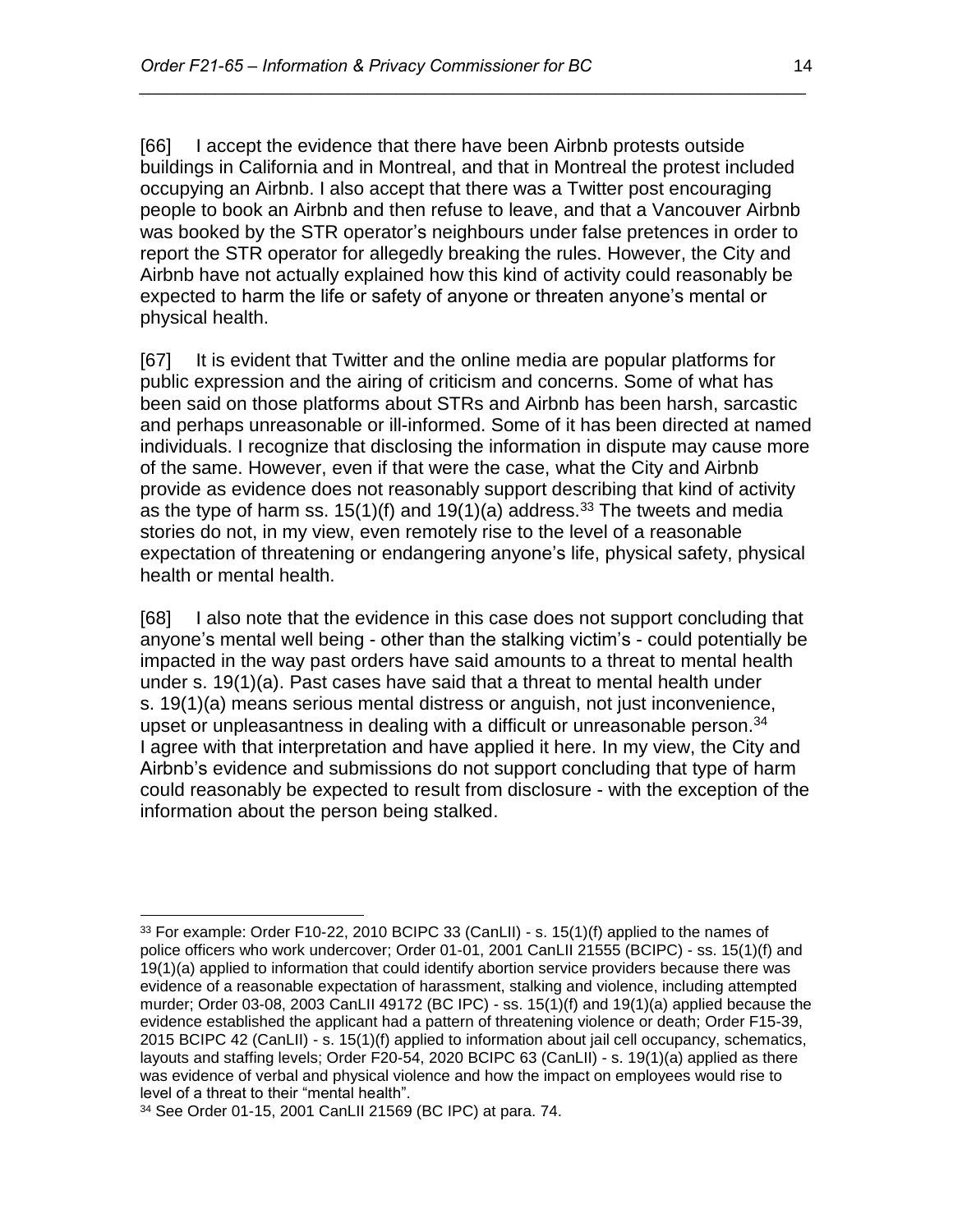[69] In conclusion, I find that  $ss.15(1)$ (f) and  $19(1)$ (a) apply to the information about the person who is being stalked but they do not apply to the balance of the information in dispute.

*\_\_\_\_\_\_\_\_\_\_\_\_\_\_\_\_\_\_\_\_\_\_\_\_\_\_\_\_\_\_\_\_\_\_\_\_\_\_\_\_\_\_\_\_\_\_\_\_\_\_\_\_\_\_\_\_\_\_\_\_\_\_\_\_\_\_\_\_\_\_*

*Security of property, s. 15(1)(l)*

[70] The City and Airbnb also submit that disclosing the information in dispute could harm the security of the STR properties.<sup>35</sup>

[71] The City and Airbnb point to a Twitter post which they say encourages protesters to vandalize Airbnb key lock boxes. However, I find that post has been misconstrued by the City and Airbnb. The post replies to a tweet about how the *municipality of Montreal* destroyed Airbnb key lock boxes attached illegally to public infrastructure. The poster says that is a fantastic idea and asks the City "to please take note." It is inaccurate to say that this is a tweet encouraging Airbnb opponents to vandalize key lock boxes. I do not consider this post to be persuasive evidence that disclosing the information could reasonably be expected to result in key lock boxes being vandalized. While the City and Airbnb do not need to prove harm will occur on the balance of probabilities, something well beyond the merely possible or speculative must be shown. I find their evidence and argument about key lock boxes being vandalized fails to reach this required level of proof.

[72] The City and Airbnb also submit that disclosing the information could provide the extra detail needed, in combination with the Airbnb listing, to enable or encourage criminal activities such as vandalism and robbery, thereby harming the security of residences used for STRs. Their evidence, which I accept, is that Airbnb listings sometimes include biographic details and photos that can reveal where doors and windows are located, as well as when the STR is available to be booked. However, I am not persuaded by what the City and Airbnb say about harm under s. 15(1)(l) because their evidence and submissions lack explanatory detail and do not show a clear and direct connection between disclosure of the specific information and a reasonable expectation of the harms alleged. In particular, there is no explanation about how a robber or vandal, knowing the STR's address and calendar of future availability, would be any further ahead. I fail to see how the information would benefit them because it does not provide any assurance that when the date actually arrives, the STR will be unoccupied or devoid of security. The City is not required to prove that robbery or vandalism will occur on the balance of probabilities, but something well beyond the merely possible or speculative must be shown. I find that the City has not established that is the case here.

<sup>&</sup>lt;sup>35</sup> The City and Airbnb did not submit that disclosure could cause any of the other harms listed in s. 15(1)(l).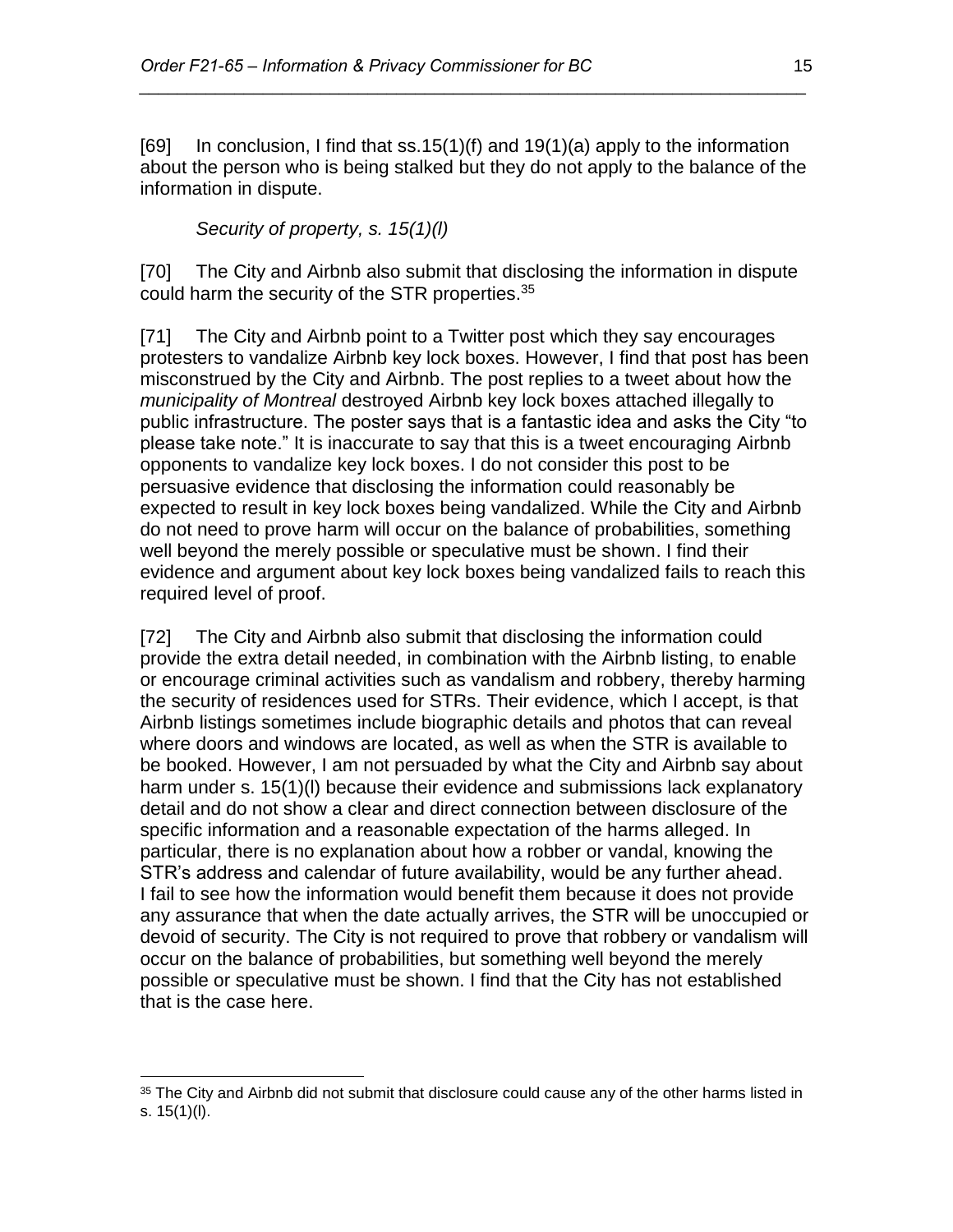[73] The City and Airbnb also refer me to a Twitter post that encourages Airbnb opponents to occupy an Airbnb and not leave until forced to by the Residential Tenancy Branch or the police. The Airbnb Manager provides a link to a news video about a 2019 protest against Airbnb in Montreal, and the reporter says that an Airbnb was occupied. There was no information that sheds light on whether the Montreal protesters chose that particular Airbnb because they already had its address and targeted it for that reason.

*\_\_\_\_\_\_\_\_\_\_\_\_\_\_\_\_\_\_\_\_\_\_\_\_\_\_\_\_\_\_\_\_\_\_\_\_\_\_\_\_\_\_\_\_\_\_\_\_\_\_\_\_\_\_\_\_\_\_\_\_\_\_\_\_\_\_\_\_\_\_*

[74] It is obvious that if protesters want to book an Airbnb under false pretences for the purpose of occupying it until forced to leave, they could pick any random listing they found desirable on the Airbnb platform. There would be no need to first have an address or the name of the host. I note that in the present case, there was no information of any particular STR or STR operator being targeted for that kind of occupation. The Twitter posts and media articles do not mention occupation of a specific STR or show that protesters are aiming to occupy a certain person's STR. I am not persuaded that having access to the information in dispute will increase the probability of this type of occupation occurring.

[75] The City and Airbnb also suggest that disclosing the information in dispute could lead to protests outside STRs, similar to what happened in California and Montreal. However, even if access to the names and addresses result in protests outside a specific Airbnb, I do not accept that this could reasonably be categorized as harm to the security of a property or building. The City and Airbnb did not provide sufficient explanatory evidence to show how it would amount to that type of harm.

[76] For the City to successfully establish that s. 15(1)(l) applies, it must show that disclosing the information in dispute could reasonably be expected to harm the security of an STR. I find that the evidence and submissions provided by the City and Airbnb fail to show the necessary direct connection between disclosure of the information and harm under s. 15(1)(l). I conclude that s. 15(1)(l) does not apply to the information in dispute.

*Summary, ss. 15(1)(f), 15(1)(l) and 19(1)(a)*

[77] In summary, I find that  $ss.15(1)(f)$  and  $19(1)(a)$  apply to the information about the person who is being stalked but they do not apply to the balance of the information in dispute. I also find that the City has not established that s. 15(1)(l) applies to the information.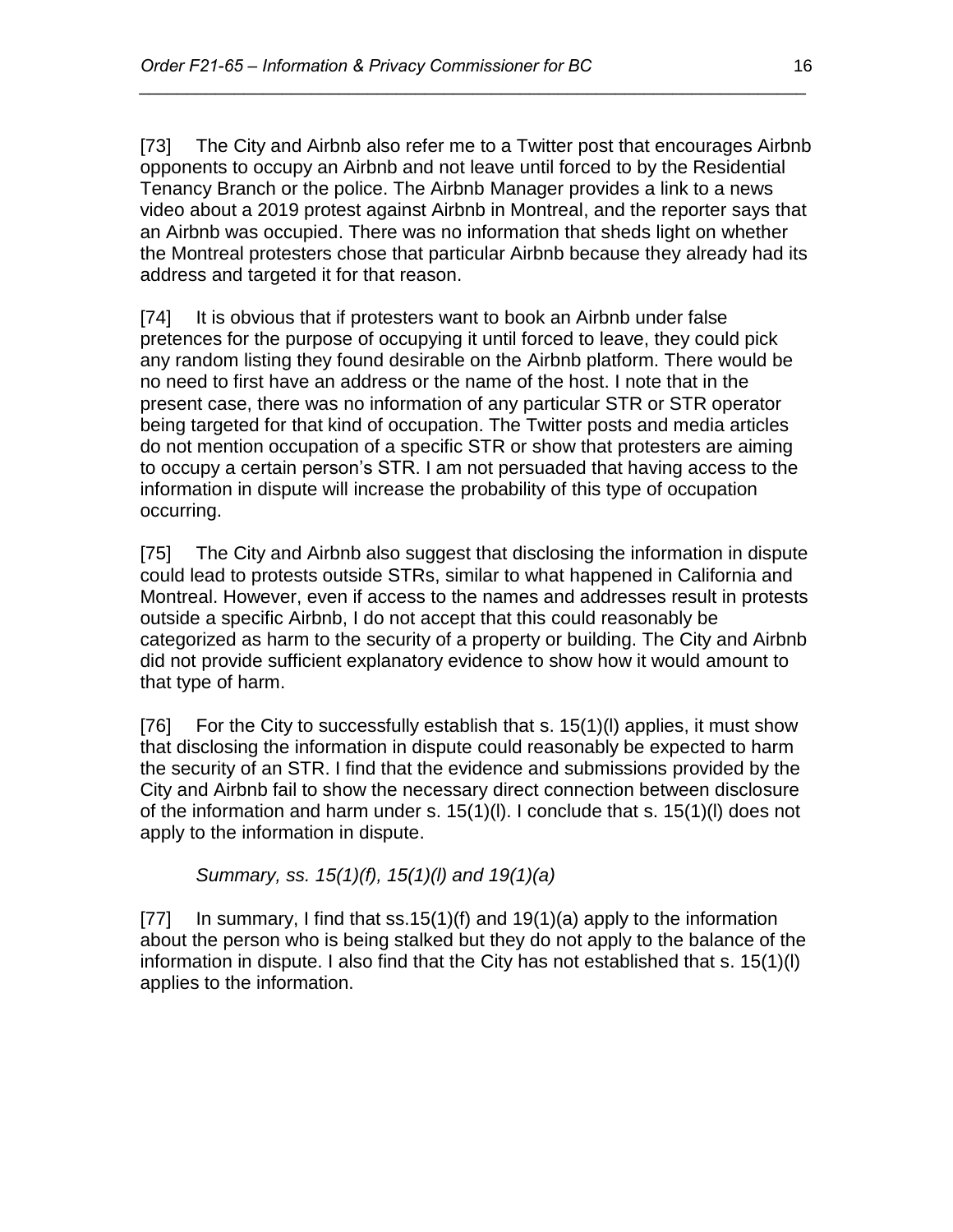## *Harm to Third Party Business Interests – s. 21(1)*

[78] The City and Airbnb both say that the information in Spreadsheet A (i.e., the information from Airbnb) must be withheld under s.  $21(1).^{36}$ 

[79] Section 21(1) requires a public body to withhold information if its disclosure could reasonably be expected to harm the business interests of a third party.<sup>37</sup> The following parts of s. 21(1) are relevant in this case:

*\_\_\_\_\_\_\_\_\_\_\_\_\_\_\_\_\_\_\_\_\_\_\_\_\_\_\_\_\_\_\_\_\_\_\_\_\_\_\_\_\_\_\_\_\_\_\_\_\_\_\_\_\_\_\_\_\_\_\_\_\_\_\_\_\_\_\_\_\_\_*

21(1) The head of a public body must refuse to disclose to an applicant information

(a) that would reveal

…

 $\overline{a}$ 

(ii) commercial, financial, labour relations, scientific or technical information of or about a third party,

- (b) that is supplied, implicitly or explicitly, in confidence, and
- (c) the disclosure of which could reasonably be expected to
	- (i) harm significantly the competitive position or interfere significantly with the negotiating position of the third party,
	- (ii) result in similar information no longer being supplied to the public body when it is in the public interest that similar information continue to be supplied,
	- (iii) result in undue financial loss or gain to any person or organization,…

[80] The principles for applying s. 21(1) are well established. All three of the following elements must be met in order for s. 21(1) to apply:

- Disclosure would reveal one or more of the types of information listed in s. 21(1)(a);
- The information was supplied, implicitly or explicitly, in confidence under s. 21(1)(b); and
- Disclosure of the information could reasonably be expected to cause one or more of the harms in s. 21(1)(c).

 $36$  City's initial submission at para. 73 and Airbnb's initial submission at paras 2-3. The City did not apply s. 21(1) to Spreadsheet B. Airbnb made no submissions about Spreadsheet B and it did not say s. 21(1) applied.

 $37$  A third party is any person, group of persons or organization other than the person who made the access request, or a public body. See FIPPA, Schedule 1 for definitions.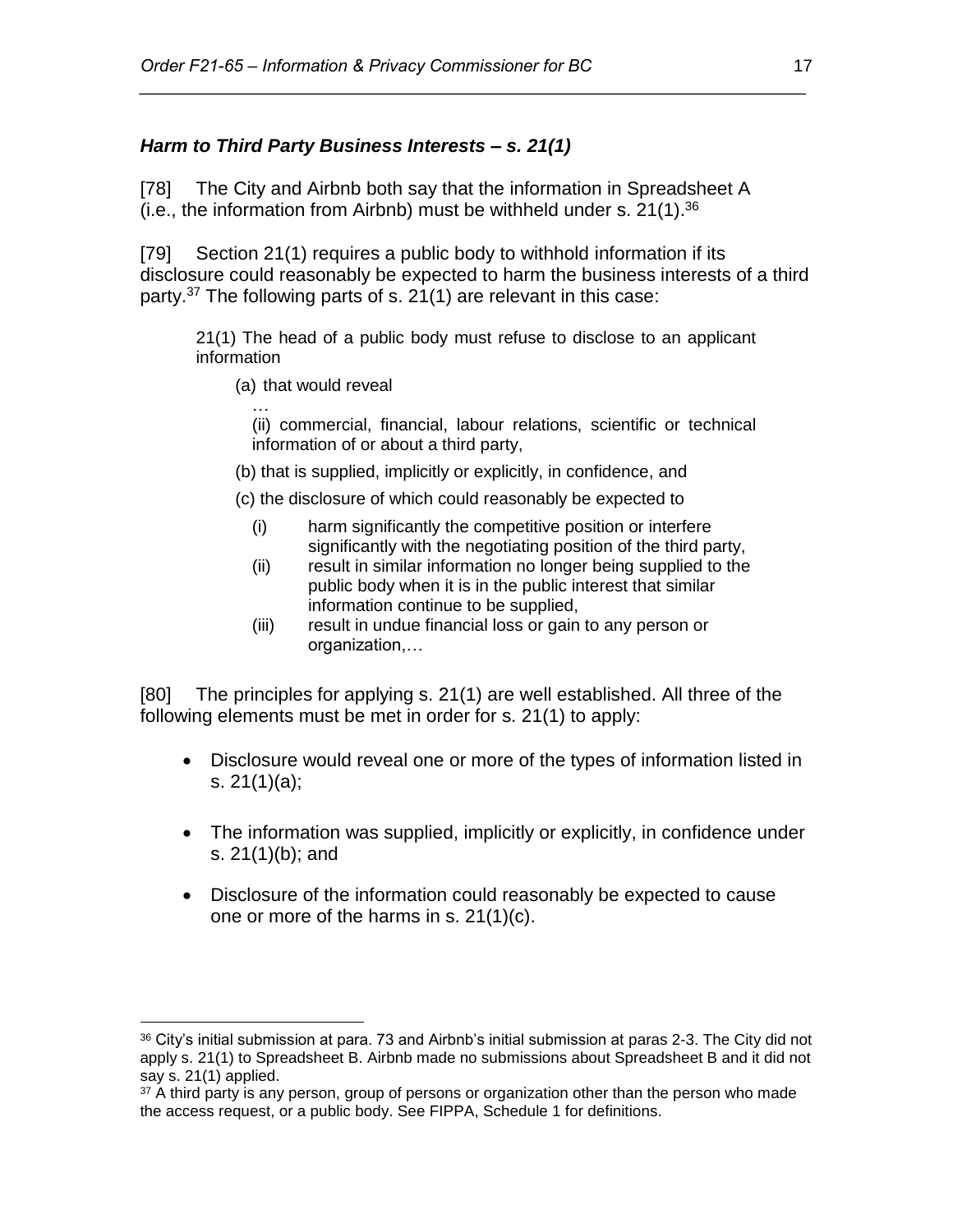*Type of information, s. 21(1)(a)*

[81] The information in dispute in Spreadsheet A is the names of Airbnb hosts, the addresses of their STRs and their business licence numbers.

*\_\_\_\_\_\_\_\_\_\_\_\_\_\_\_\_\_\_\_\_\_\_\_\_\_\_\_\_\_\_\_\_\_\_\_\_\_\_\_\_\_\_\_\_\_\_\_\_\_\_\_\_\_\_\_\_\_\_\_\_\_\_\_\_\_\_\_\_\_\_*

[82] The City submits the information is registration details of Airbnb's customers, so it is commercial or financial information.

[83] Airbnb says the information is its commercial information because the information relates to commercial transactions between itself and hosts using its platform. Airbnb says it collects the information from hosts who use Airbnb's platform and pay a service fee for confirmed bookings.

[84] The Applicant's submission about s. 21 is limited to arguing that exception does not apply because the information is not associated with the buying, selling or exchange of Airbnb's goods or services.

[85] FIPPA does not define the terms "financial" and "commercial". Past orders have said that "commercial" information relates to commerce, or buying, selling, exchanging or providing of goods and services, and the information does not need to be proprietary in nature or have an independent monetary or marketable value.<sup>38</sup> Further, previous orders have decided that information about money and its uses, for instance, prices, expenses, hourly rates, contract amounts and budgets is "financial" information.<sup>39</sup>

[86] In my view, the information is not financial information because it provides no details about money, fees, rates or earnings, etc. Instead, I find it is commercial information of or about Airbnb. The information is about Airbnb's business, namely the hosts who pay it fees in exchange for Airbnb's services, and it is, in essence, a customer list. The information is also commercial information in the sense that Airbnb provided it to the City for a business purpose, namely to comply with the terms of the MOU.

*Supplied in confidence, s. 21(1)(b)*

[87] For s. 21(1)(b) to apply, the commercial information must have been supplied, implicitly or explicitly, in confidence. Both the City and Airbnb submit that Airbnb supplied the information to the City explicitly in confidence.

[88] The City says that it agreed in the MOU to treat the information disclosed pursuant to the MOU as strictly confidential and as commercial information

 $\overline{a}$ <sup>38</sup> Order 01-36, 2001 CanLII 21590 (BC IPC) at para. 17; F20-23, 2020 BCIPC 27 at para. 10; F19-03, 2019 BCIPC 04 at para. 43.

<sup>39</sup> For example: Order F20-41, 2020 BCIPC 49 at paras. 21-22; Order F20-47, 2020 BCIPC 56 at paras. 100-101; Order F18-39, 2018 BCIPC 42 at para. 19.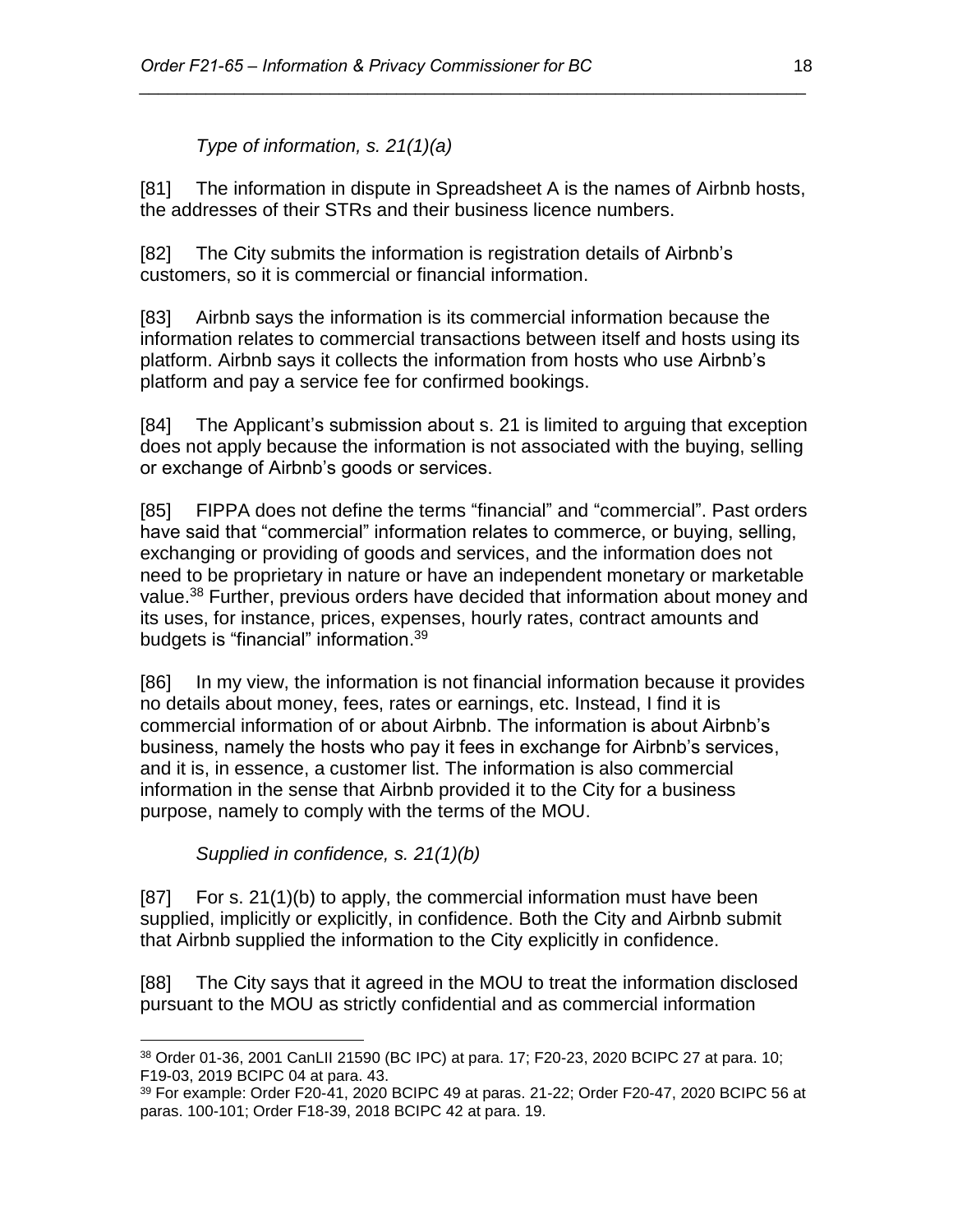supplied in confidence by Airbnb. The City also says that it has taken steps to ensure the information supplied by Airbnb is kept confidential, including restricting access to a limited number of approved employees.

*\_\_\_\_\_\_\_\_\_\_\_\_\_\_\_\_\_\_\_\_\_\_\_\_\_\_\_\_\_\_\_\_\_\_\_\_\_\_\_\_\_\_\_\_\_\_\_\_\_\_\_\_\_\_\_\_\_\_\_\_\_\_\_\_\_\_\_\_\_\_*

[89] Airbnb says that under the express terms of the MOU, Airbnb supplied the information to the City in strict confidence and reasonably expected that it would remain confidential. Airbnb cites paragraph 1.9 of the MOU in support:<sup>40</sup>

1.9 The City will treat the Disclosed Data provided to the City as strictly confidential and will comply with all applicable laws (including applicable privacy laws) with respect to the Disclosed Data. The City agrees that the Disclosed Data is Personal Information, a trade secret and commercial information supplied in confidence by Airbnb.

[90] I find the MOU is persuasive evidence of an objectively reasonable expectation of confidentiality at the time Airbnb gave the information to the City. For that reason, I am satisfied that that Airbnb supplied the information in Spreadsheet A to the City in confidence.

## *Reasonable expectation of harm, s. 21(1)(c)*

[91] The standard of proof for harm under s. 21(1) is the same as it is for ss.  $15(1)(f)$ , (I) and  $19(1)(a)$  (see paragraph 30 above).

*Submissions, s. 21(1)(c)*

[92] The City and Airbnb submit that ss.  $21(1)(c)(i)$ , (ii) and (iii) apply to the Airbnb hosts names, their STR addresses and the business licence numbers in Spreadsheet A.

[93] First, I am not persuaded that disclosing the business licence numbers could reasonably be expected to cause the s. 21(1)(c) harms the City and Airbnb claim. The business licence numbers are posted publicly on the City's Open Data Portal and STR operators are required to clearly indicate their licence number in all of their marketing.<sup>41</sup> If there were any potential harm from disclosing the business licence numbers, it has already occurred and would not be the result of disclosure in response to the applicant's FIPPA access request. For that reason, I do not see a clear and direct connection between disclosure of the business licence numbers in the spreadsheets and the alleged harms. I conclude that s. 21(1)(c) does not apply to the business licence numbers.

[94] However, for the reasons that follow, I find that s.  $21(1)(c)(iii)$  applies to the Airbnb hosts' names and their STR addresses.

<sup>40</sup> Airbnb's submission at paras. 41-42.

<sup>41</sup> Bylaw, para. 25.1(8) and Chief Licence Inspector's affidavit at Exhibit E.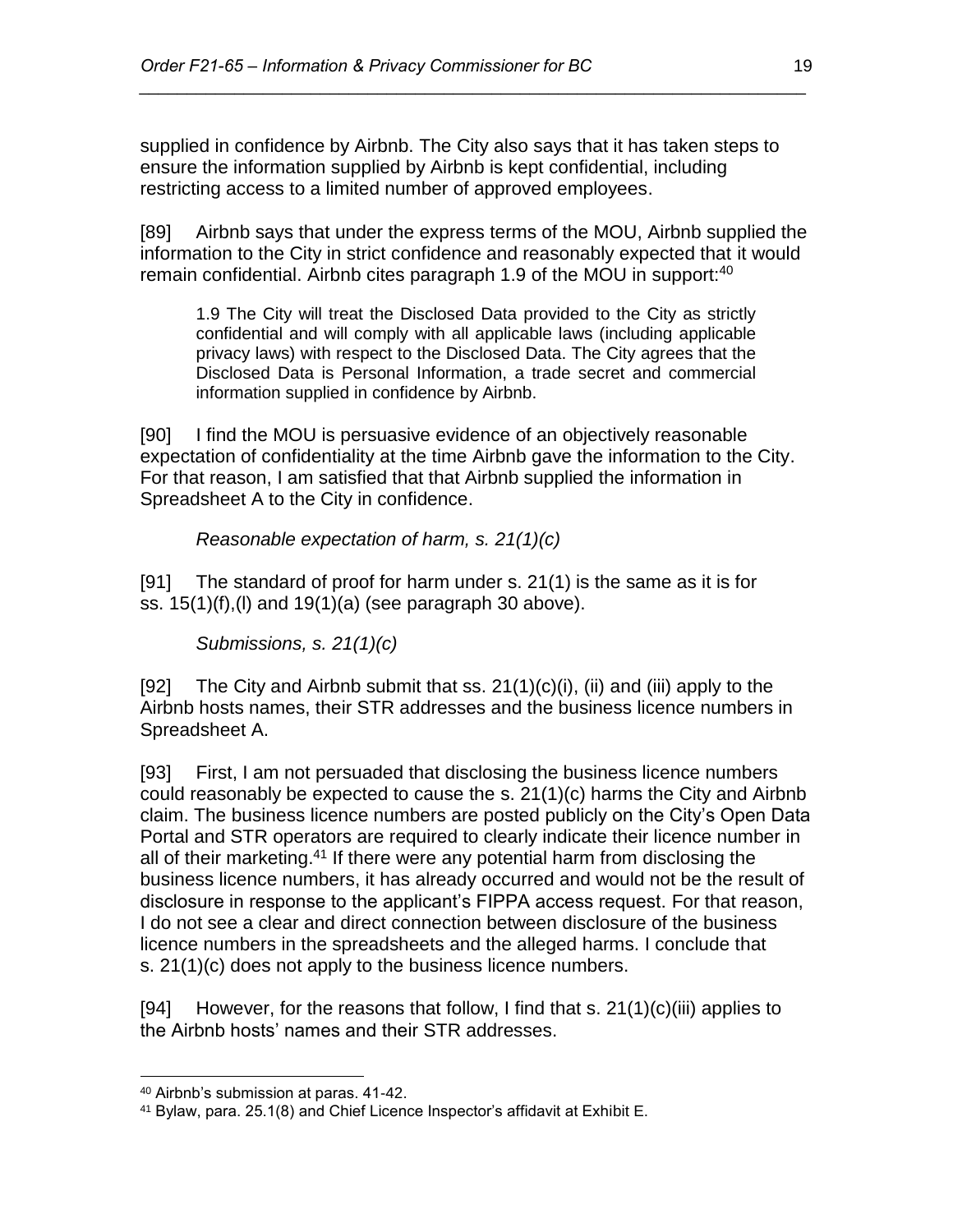[95] The City does not make any submissions specific to s.  $21(1)(c)(iii)$  other than to say that it defers to Airbnb on the issue of whether disclosure could reasonably be expected to result in undue financial loss or gain.

*\_\_\_\_\_\_\_\_\_\_\_\_\_\_\_\_\_\_\_\_\_\_\_\_\_\_\_\_\_\_\_\_\_\_\_\_\_\_\_\_\_\_\_\_\_\_\_\_\_\_\_\_\_\_\_\_\_\_\_\_\_\_\_\_\_\_\_\_\_\_*

[96] Airbnb says that the information in Spreadsheet A is effectively its customer list, which it created as a result of significant effort to attract and build relationships with hosts in Vancouver. The Airbnb Manager says that Vancouver is one of the most booked Airbnb regions in the country and the STR business in Vancouver is competitive. Airbnb believes that its competitors would use the names and addresses of Airbnb's hosts to contact them and attempt to persuade them to switch to the competitors' platforms. The Airbnb Manager provides an example of the competitive nature of the STR business by providing details about a VRBO marketing campaign that is recruiting hosts from other platforms.<sup>42</sup>

[97] Airbnb believes its competitors would be able to take advantage of Airbnb's cooperation with the City to access valuable competitive information for free which they could use to make inroads on Airbnb's market share. The Airbnb Manager says that this would be a significant harm to Airbnb's competitive position and be a loss of revenue.

[98] The Airbnb Manager says that to his knowledge, none of Airbnb's competitors in Vancouver have also entered into data-sharing arrangements with the City for the purpose of administering or enforcing the Bylaw. For that reason, Airbnb does not have access to the same type of information about its competitors' hosts.

[99] Airbnb submits that a reduction in hosts would mean a loss in the revenue it earns from the service fees hosts pay. Airbnb says that loss would be undue "because it would be unfair and inappropriate for Airbnb to lose Hosts and revenue as a result of the disclosure of the Record, while Airbnb's competitors could use the Record to 'reap a competitive windfall'."<sup>43</sup>

*Findings - s. 21(1)(c)(iii)*

[100] Establishing that s. 21(1)(c)(iii) applies to the Airbnb hosts' names and their STR addresses in Spreadsheet A, requires establishing two things: 1) that disclosure could reasonably be expected to result in a financial loss or gain and 2) that the loss or gain is "undue".

[101] For the reasons that follow, I find that disclosure of the Airbnb hosts' names and their STR addresses could reasonably be expected to result in financial loss to Airbnb and financial gain to its competitors.

<sup>42</sup> Airbnb Manager's affidavit at para. 49, exhibit LL.

<sup>43</sup> Airbnb's initial submission at para. 62.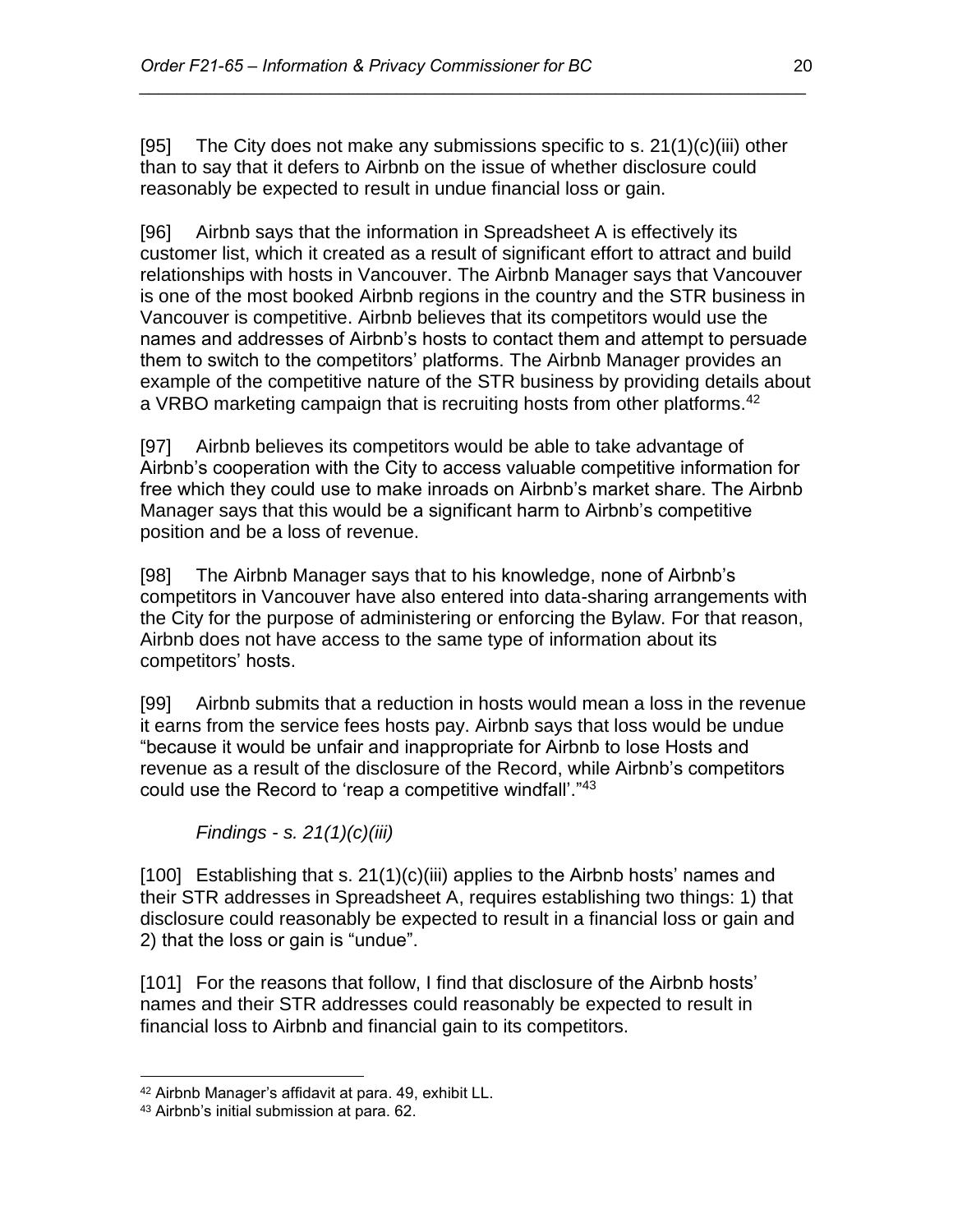[102] First, I have once again approached this analysis on the basis that disclosing the information would effectively be disclosure to the world, including Airbnb's competitors. In addition, I accept Airbnb's evidence that Vancouver is a competitive market for companies providing online listing platforms for STRs. I also accept that the Airbnb hosts' names and their STR addresses together are, in essence, Airbnb's customer list. Given the competitive nature of the STR market, it is reasonable to conclude that Airbnb's competitors would use the customer list to contact the hosts directly for the purposes of marketing their own platforms. If any of Airbnb's hosts are persuaded to switch platforms, Airbnb would lose the revenue generated by the hosts' service fees and the competitor would gain fees. In that way, I find the Airbnb hosts' names and their STR addresses are valuable competitive information whose disclosure could reasonably be expected to result in a financial loss to Airbnb and a financial gain to its competitors.

*\_\_\_\_\_\_\_\_\_\_\_\_\_\_\_\_\_\_\_\_\_\_\_\_\_\_\_\_\_\_\_\_\_\_\_\_\_\_\_\_\_\_\_\_\_\_\_\_\_\_\_\_\_\_\_\_\_\_\_\_\_\_\_\_\_\_\_\_\_\_*

[103] Turning to whether the financial loss and gain would be "undue", previous orders have said that the meaning of "undue" financial loss or gain includes a loss or gain that is excessive, disproportionate, unwarranted, inappropriate, unfair or improper, having regard for the circumstances of each case.<sup>44</sup> Past orders have also said that if the disclosure would give a competitor valuable competitive information for free and allow them to make inroads into another's market share that would be undue gain to the one and undue loss to the other.<sup>45</sup>

[104] The context for this case is that Airbnb has chosen to enter into an MOU and voluntarily cooperate with the City's efforts to regulate and enforce the Bylaw. For that reason, Airbnb shares information about its hosts and their listings with the City. There is no evidence that Airbnb's competitors do the same or require their hosts to obtain a City business licence to list on their platforms.

[105] If the hosts' names and addresses in Spreadsheet A were disclosed, Airbnb would be at a relative disadvantage when it comes to its competitors. Its competitors would acquire valuable competitive information (i.e., Airbnb's customer list) for free but Airbnb would not have equal access to information about the competitors' customers or have the same ability to contact them directly for the purposes of marketing. The disadvantage to Airbnb would flow solely from its willingness to cooperate with the City and share information that assists the City in regulating STRs. Given that context, I find that any financial loss from Airbnb's hosts being lured away, and the competitors' resulting financial gain, would be unfair and inappropriate. In that sense it would be an "undue" financial loss to Airbnb and an "undue" financial gain to its competitors.

 $\overline{a}$ <sup>44</sup> Order 00-10, 2000 CanLII 11042 at pp. 17-19; Order F16-17, 2016 BCIPC 19, at para. 33.

<sup>45</sup> Order 00-10, *ibid*, at pp. 17-19; Order F09-22, 2009 CanLII 63564 (BC IPC) at para. 37; Order F15-66, 2015 BCIPC 72 at paras. 36-39.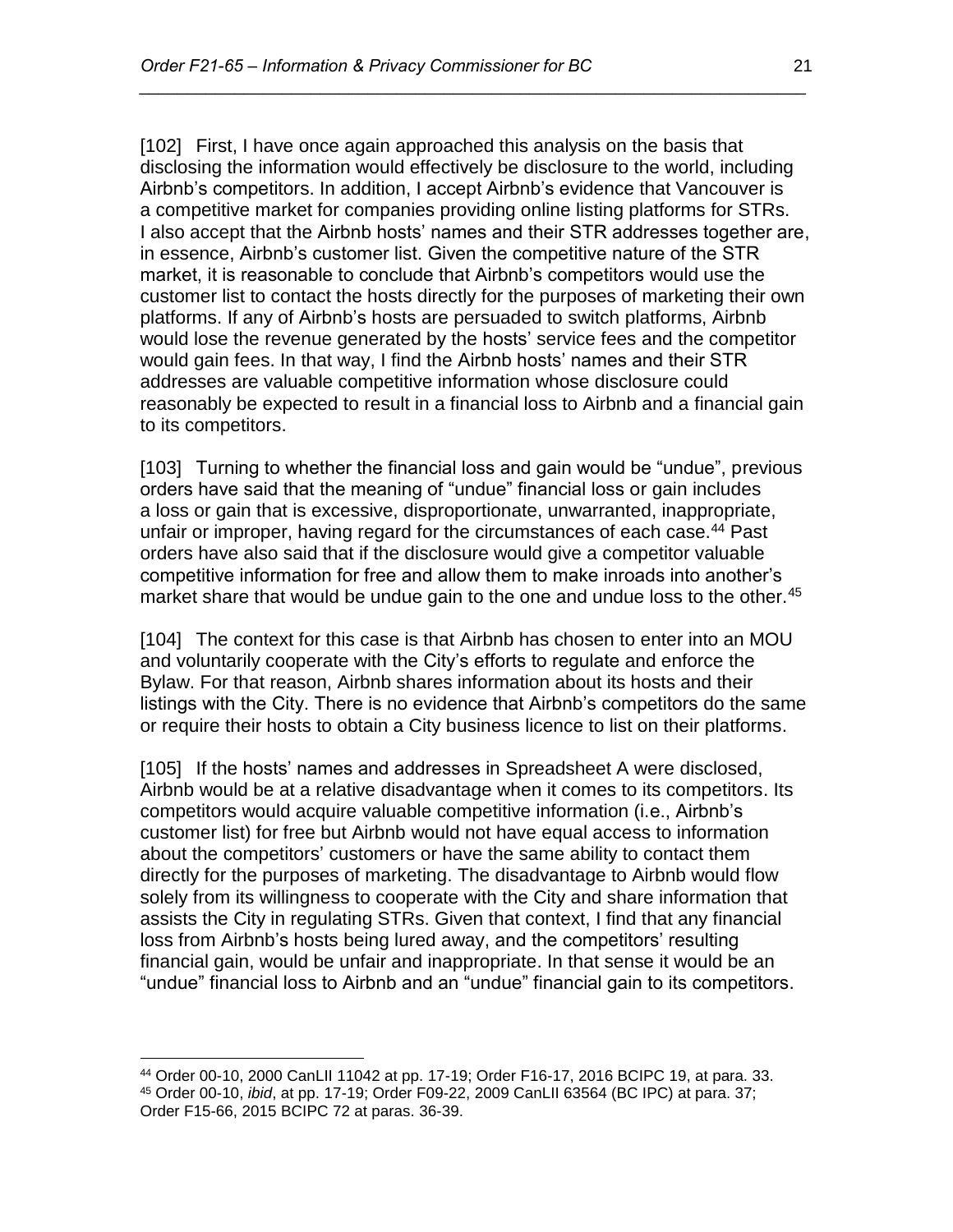[106] In conclusion, I find that the evidence and submissions provided by the City and Airbnb establish that s.  $21(1)(c)(iii)$  applies to the Airbnb hosts' names and the STR addresses in Spreadsheet A. There is a sufficiently clear and direct connection between disclosure of that information and a reasonable expectation of undue financial loss to Airbnb and an undue financial gain to its competitors.

*\_\_\_\_\_\_\_\_\_\_\_\_\_\_\_\_\_\_\_\_\_\_\_\_\_\_\_\_\_\_\_\_\_\_\_\_\_\_\_\_\_\_\_\_\_\_\_\_\_\_\_\_\_\_\_\_\_\_\_\_\_\_\_\_\_\_\_\_\_\_*

[107] Because I find that s. 21(1)(c)(iii) applies to the Airbnb hosts' names and the STR addresses, it is unnecessary to decide if ss. 21(c)(i) and (ii) also apply.

*Summary, s. 21(1)*

[108] In summary, the City has established that the information it withheld under s. 21(1) in Spreadsheet A (i.e., the information from Airbnb), is commercial information of or about Airbnb and that Airbnb supplied that information to the City in confidence. It has also established that disclosing the Airbnb hosts' names and their STR addresses could reasonably be expected to result in undue financial loss to Airbnb and undue financial gain to Airbnb's competitors under s. 21(1)(c)(iii). Therefore, s. 21(1) applies to the Airbnb hosts' names and the STR addresses in Spreadsheet A and the City is required to refuse to disclose that information to the applicant.

[109] However, I find that s. 21(1) does not apply to the business licence numbers in Spreadsheet A because the City has not established that disclosing those numbers could reasonably be expected to cause harm under s. 21(1)(c).

## *Unreasonable Invasion Personal Privacy – s. 22(1)*

[110] Section 22(1) says that the head of a public body must refuse to disclose personal information to an applicant if the disclosure would be an unreasonable invasion of a third party's personal privacy.

[111] Given my finding above that s. 21(1) applies to some information, the only information remaining at issue under s. 22(1) is the business licence numbers in Spreadsheet A (i.e., the information from Airbnb) and the business licence numbers and STR addresses in Spreadsheet B (i.e., the City information).

## *Personal information*

[112] Section 22 only applies to personal information, so the first step is to determine if the information in dispute is personal information. Personal information is defined in FIPPA as "recorded information about an identifiable individual other than contact information." Information is about an identifiable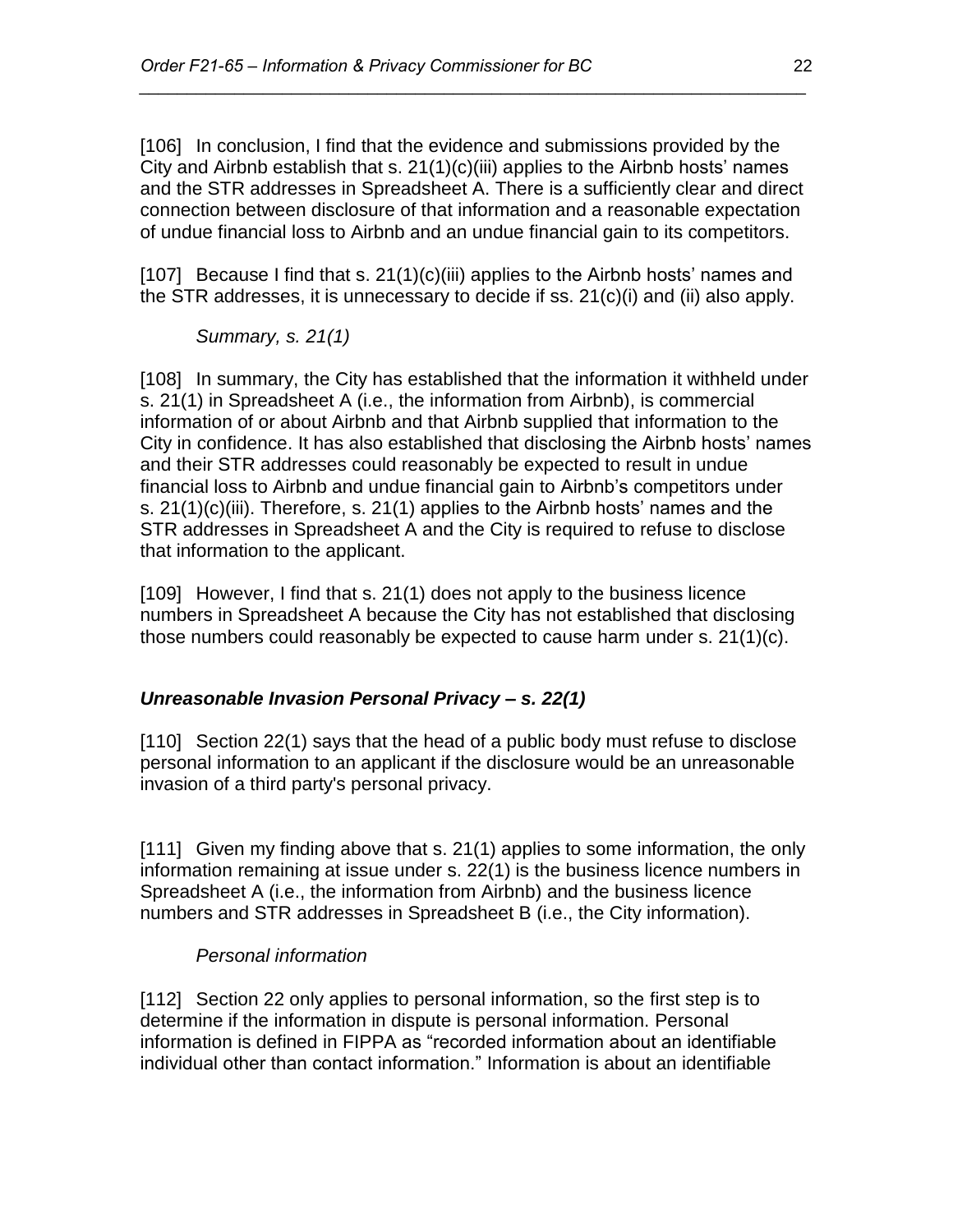individual when it is reasonably capable of identifying an individual, either alone or when combined with other available sources of information.<sup>46</sup>

*\_\_\_\_\_\_\_\_\_\_\_\_\_\_\_\_\_\_\_\_\_\_\_\_\_\_\_\_\_\_\_\_\_\_\_\_\_\_\_\_\_\_\_\_\_\_\_\_\_\_\_\_\_\_\_\_\_\_\_\_\_\_\_\_\_\_\_\_\_\_*

[113] Contact information is defined as "information to enable an individual at a place of business to be contacted and includes the name, position name or title, business telephone number, business address, business email or business fax number of the individual."<sup>47</sup> The purpose of the contact information exclusion from the definition of personal information is to clarify that public bodies need not have s. 22(1) privacy concerns about disclosing information that is intended as a means of communicating with a person at their place of work, in a business capacity.<sup>48</sup> Whether information is contact information in any given circumstance depends on its context.<sup>49</sup>

[114] The City and Airbnb do not say if they think a business licence number is personal information. However, they both submit that an STR address is recorded information about an identifiable individual and it is not contact information.

[115] The City says the STR addresses are not contact information because the addresses are supplied by STR operators for the purpose of applying for the licence. The City gives licence applicants the choice of how to receive communications from the City, and it says the majority choose communication by email, so that is the primary method. However, the City says that enforcement related communications are sent via registered mail to the STR address.<sup>50</sup> The City did not identify which specific addresses in the spreadsheet it has used to communicate with STR operators.

[116] According to the City, STR operators typically do not provide their names and the STR address in public advertisements for their listing. In general, they use only a first name or pseudonym and the general location of the STR. Each STR operator only needs to disclose the actual address once they accept a booking.<sup>51</sup> What Airbnb says about this parallels the City's submission. In addition, the Airbnb Manager says that when Airbnb communicates with hosts, it does so through the platform and in some cases by email.<sup>52</sup>

<sup>46</sup> See for example: Order F16-38, 2016 BCIPC 42 (CanLII) at para. 112; Order F13-04, 2013 BCIPC 4 (CanLII) at paras. 22- 23; Order P12-01, 2012 BCIPC 25 (CanLII) at para. 85. <sup>47</sup> See FIPPA, Schedule 1 for definitions.

<sup>48</sup> Order F08-03, 2008 CanLII 13321 at para. 82.

<sup>49</sup> Order F15-32, 2015 BCIPC 35 (CanLII) at para. 15; Order F14-45, 2014 BCIPC 48 (CanLII) at para. 41;Order 19-15, 2019 BCIPC 17 (CanLII) at para. 43; F21-35 Order F08-03, *ibid*, at para. 82.

 $50$  City's initial submission at paras. 92-96. Chief Licence Inspector's affidavit at para. 27.

<sup>&</sup>lt;sup>51</sup> City's initial submission at para. 94. Chief Licence Inspector's affidavit at paras. 55-56 and Exhibits E-G.

<sup>52</sup> Airbnb Manager's affidavit at para. 12.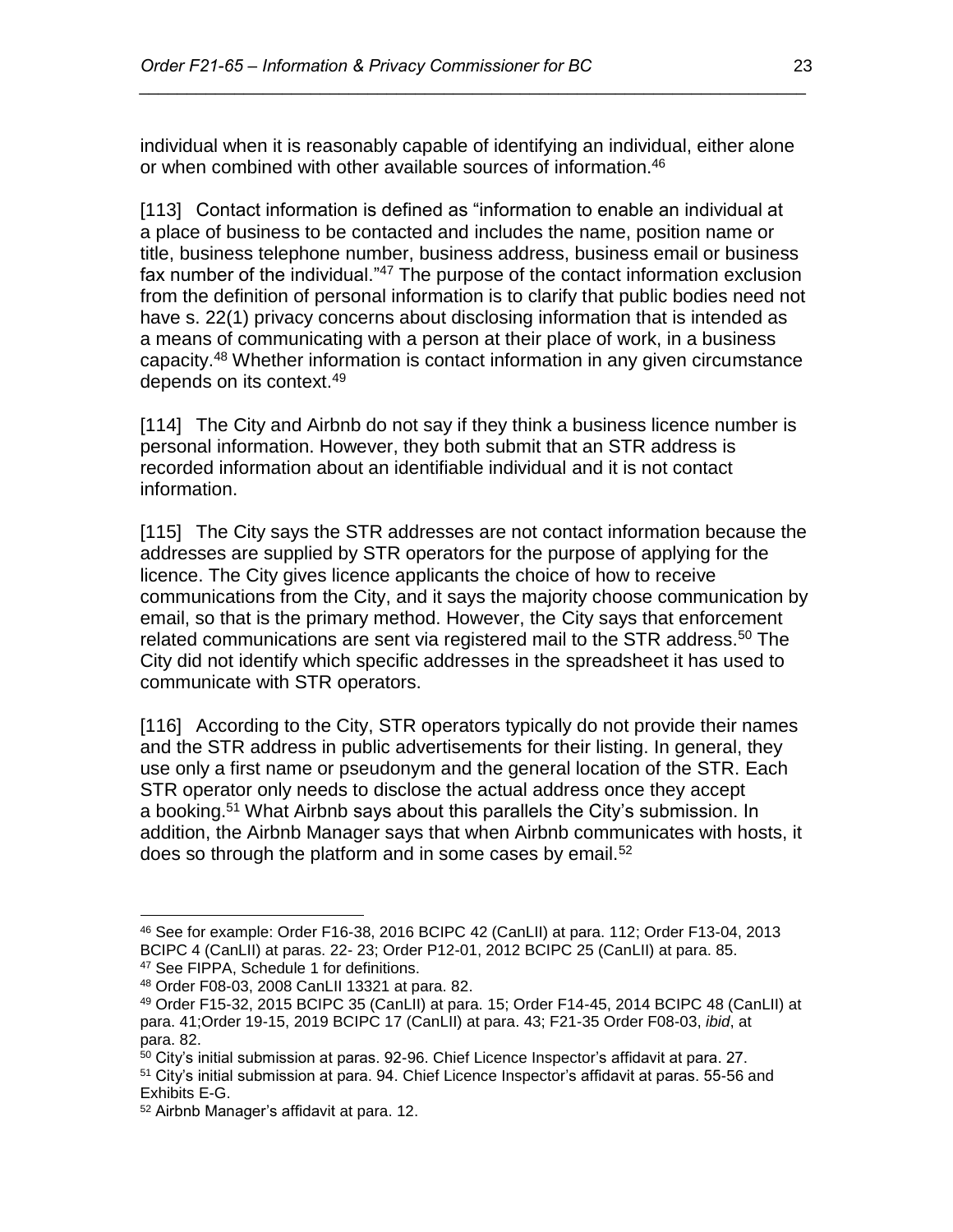[117] The applicant submits that the information in dispute is about a business, not an individual. He says that STR operators "are running a business as sole proprietorship," and for that reason they have no privacy interests under s. 22.<sup>53</sup>

*\_\_\_\_\_\_\_\_\_\_\_\_\_\_\_\_\_\_\_\_\_\_\_\_\_\_\_\_\_\_\_\_\_\_\_\_\_\_\_\_\_\_\_\_\_\_\_\_\_\_\_\_\_\_\_\_\_\_\_\_\_\_\_\_\_\_\_\_\_\_*

## *STR addresses*

[118] For the following reasons, I find that that the STR addresses are not personal information because they are "contact information".

[119] While the addresses in Spreadsheet B are the STR operators' home addresses, they are also the addresses where their businesses operate. The fact that a location is a home does not mean that it cannot also be a business if the context reveals that is how it is being used. In this case, the addresses are where the STR operators' customers come to receive the services they have paid the STR operator to provide. In addition, the City's submissions establish that an STR operator provides their address to the City because it is a requirement of obtaining a licence to operate a business at that specific address. The STR operator declares the address of their business on their licence application.

[120] I am satisfied that the STR addresses are "business addresses" and, for that reason alone, they meet the definition of contact information. Contact information means "information to enable an individual at a place of business to be contacted *and includes the* … *business address* …" [emphasis added].

[121] While not necessary, I also considered the City's argument that the STR addresses are not information that would enable an individual at a place of business to be contacted. Contrary to what it submits, the City's own evidence shows that the City uses the addresses to contact STR operators for reasons related to their STR businesses. For instance, the City says that, on occasion, it sends regular mail to STR operators who have chosen that means of communicating about their business licence. The City also sends registered mail when it commences enforcement action related to a business licence. The City also says that it investigates complaints about STRs and conducts on-site inspections. The latter, presumably, requires going to the STR address to meet with the STR operator, at least in some cases. Furthermore, I recognize that STR operators can be present at the address when a renter is there. Any businessrelated contact a renter has with the STR operator at the STR address would be contact at the place of business. I find that the STR addresses enable STR operators to be contacted at their place of business.

[122] In conclusion, I find the STR addresses are "contact information", so they do not meet the definition of "personal information".

<sup>53</sup> Applicant's submission at para. 44.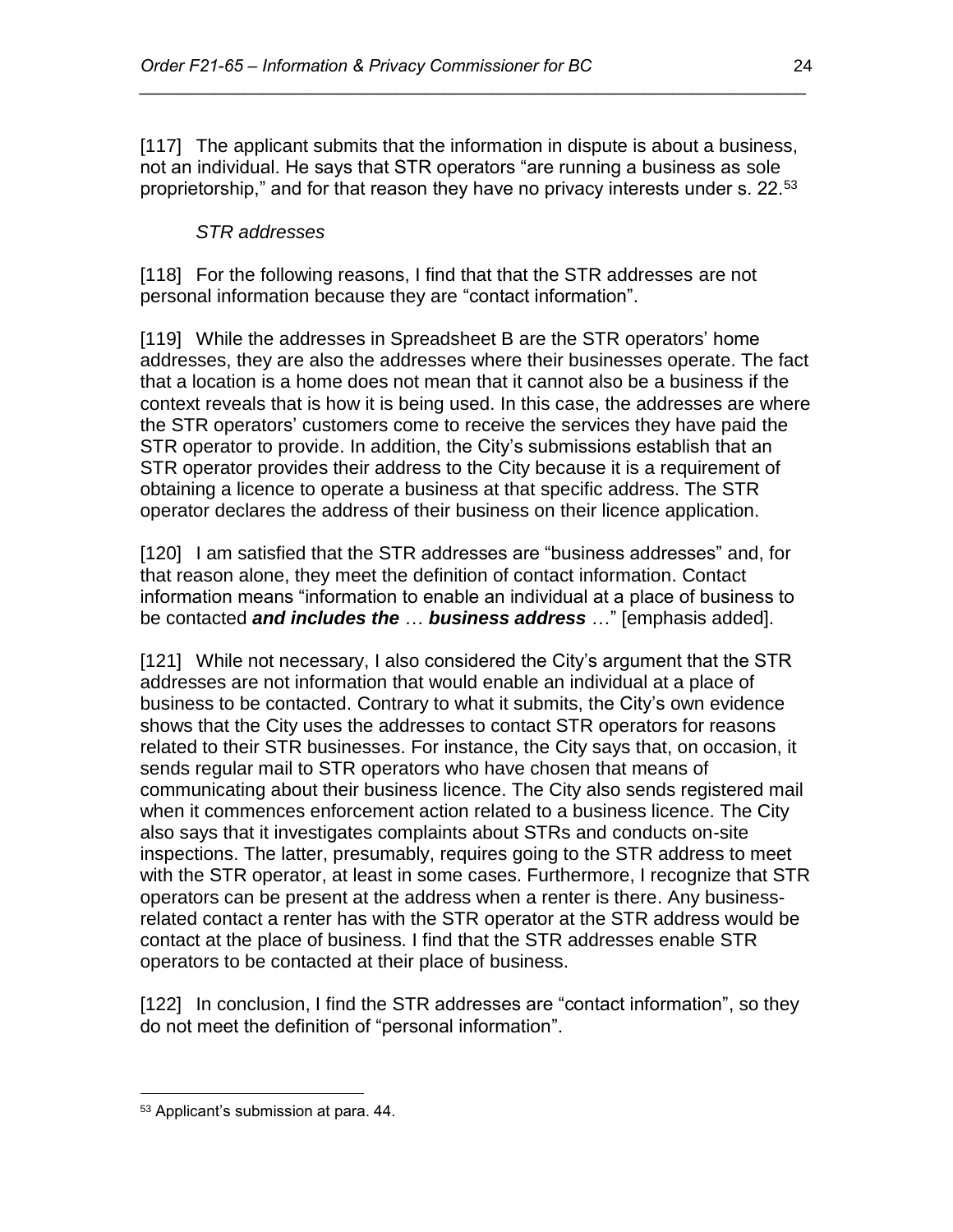#### *Business licence numbers*

[123] I find that the business licence numbers, in the context of these spreadsheets, are about identifiable individuals. That is because each business licence number is associated with other information (i.e., on the same row in the spreadsheet) and that would allow one to determine the identify of the person who holds the business licence.

*\_\_\_\_\_\_\_\_\_\_\_\_\_\_\_\_\_\_\_\_\_\_\_\_\_\_\_\_\_\_\_\_\_\_\_\_\_\_\_\_\_\_\_\_\_\_\_\_\_\_\_\_\_\_\_\_\_\_\_\_\_\_\_\_\_\_\_\_\_\_*

[124] For instance, in Spreadsheet A the business license numbers are about identifiable individuals because they are directly associated with the STR operators' names. While the business licence numbers in Spreadsheet B are only associated with STR addresses, these are home addresses that can be combined with publicly available information to identify the property owner. One can search publicly accessible data at BC Assessment and the Land Title and Survey Authority of British Columbia to learn a property owner's identity.<sup>54</sup> I conclude that each business license number associated with an STR address can also be linked back to an identifiable individual.

[125] Because the business licence numbers are about identifiable individuals they are personal information.<sup>55</sup>

*Information about a licence, a permit or any other similar discretionary benefit, s. 22(4)(i)*

[126] The second step in the s. 22 analysis is to determine if the information that I have concluded is personal information falls into any of the types of information listed in s. 22(4). If s. 22(4) applies, disclosure would not be an unreasonable invasion of a third party's personal privacy.

[127] Although I found above that only the business licence numbers are personal information, for the sake of completeness, I will also consider the STR addresses at this step.

[128] The parties both raise s.  $22(4)(i)$ , which says the following:<sup>56</sup>

22 (4) A disclosure of personal information is not an unreasonable invasion of a third party's personal privacy if

…

- (i) the disclosure, in respect of
	- (i) a licence, a permit or any other similar discretionary benefit, or
	- (ii) a degree, a diploma or a certificate,

<sup>&</sup>lt;sup>54</sup> Obtaining a parcel identifier (PID) from BC Assessment allows one to obtain title information from LTSA.

<sup>55</sup> There is no question that the business licence numbers are not "contact information".

 $56$  Section 22(4)(i)(ii) is not engaged because it is about "a degree, a diploma or a certificate".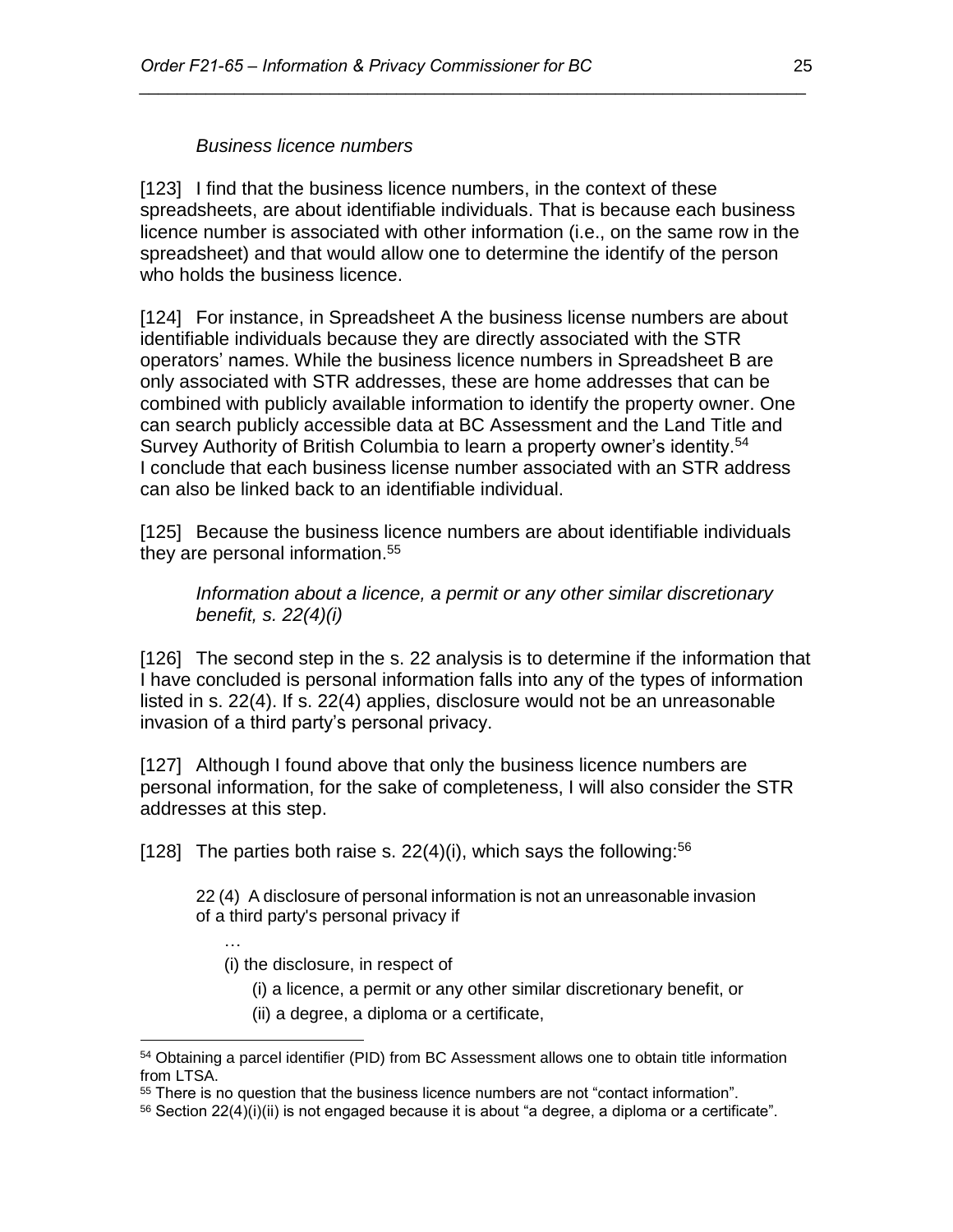reveals any of the following with respect to the applicable item in subparagraph (i) or (ii):

(iii) the name of the third party to whom the item applies;

*\_\_\_\_\_\_\_\_\_\_\_\_\_\_\_\_\_\_\_\_\_\_\_\_\_\_\_\_\_\_\_\_\_\_\_\_\_\_\_\_\_\_\_\_\_\_\_\_\_\_\_\_\_\_\_\_\_\_\_\_\_\_\_\_\_\_\_\_\_\_*

- (iv) what the item grants or confers on the third party or authorizes the third party to do;
- (v) the status of the item;
- (vi) the date the item was conferred or granted;
- (vii) the period of time the item is valid;
- (viii) the date the item expires, or

[129] In order for s. 22(4)(i) to apply, the information must meet the following two criteria:

- 1. it must be about a licence, a permit or any other similar discretionary benefit, and
- 2. reveal the type of information listed in s. 22(4)(iii) (viii).
- [130] For the reasons that follow, I find that both criteria are met.

*Parties' submissions, s. 22(4)(i)*

[131] The City says that its authority to grant business licences under the Bylaw comes from s. 272 of the *Vancouver Charter*, which says:

By-laws respecting business regulation and licensing

272 (1) The Council may from time to time make by-laws

(a) for providing for the licensing of any person carrying on any business, trade, profession, or other occupation;

… (j) for revoking or suspending any licence;

… (k) for delegating to the Chief Licence Inspector, where deemed proper, the power to grant a licence in cases where he is satisfied that the applicant therefor has complied with the requirements of the relevant by-laws; <sup>57</sup>

[132] The City does not dispute that the information at issue is about "licences". Rather, it submits s. 22(4)(i) does not apply because a business licence to operate an STR is "mandatory" and not a "discretionary benefit".

 $\overline{a}$ 

…

<sup>57</sup> *Vancouver Charter*, S.B.C. 1953, c. 55.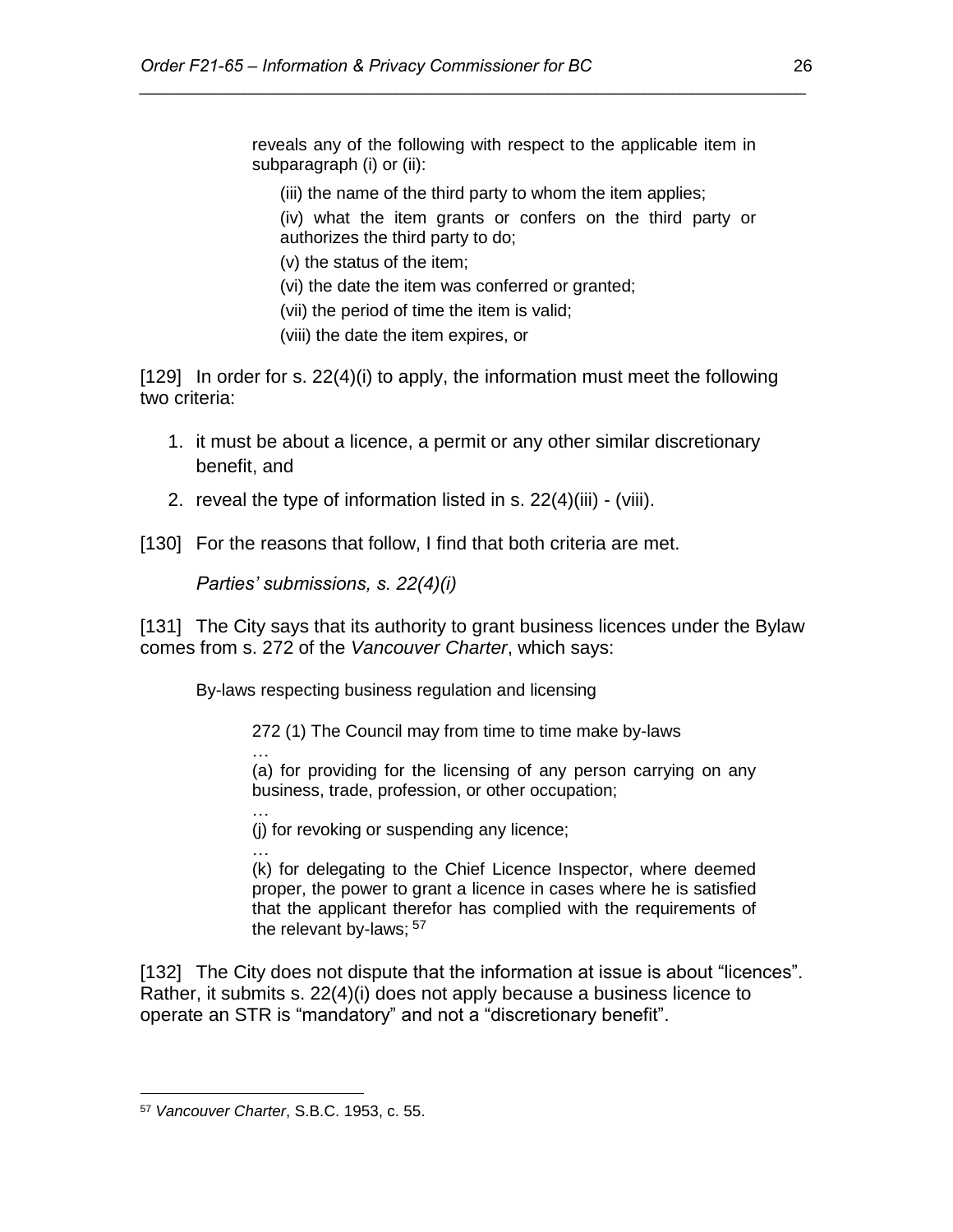[133] The City submits that a licence is not a discretionary benefit because the Bylaw says: "Subject to the provisions of this section 4, the Chief Licence Inspector shall issue a licence to an applicant."<sup>58</sup> The Chief Licence Inspector says, "With specific regard to a business licence for an STR Operator, I understand that my powers to issue a licence is nondiscretionary and I must issue a licence if the requirements for the licence are met. Further, I may only refuse to issue or suspend a licence on the basis expressly set out in the Licence By-law."<sup>59</sup>

*\_\_\_\_\_\_\_\_\_\_\_\_\_\_\_\_\_\_\_\_\_\_\_\_\_\_\_\_\_\_\_\_\_\_\_\_\_\_\_\_\_\_\_\_\_\_\_\_\_\_\_\_\_\_\_\_\_\_\_\_\_\_\_\_\_\_\_\_\_\_*

[134] However, the City also says that in certain circumstances the Chief Licence Inspector will refer the application to City Council to decide.<sup>60</sup> The City says, "the ability of the Chief Licence Inspector to refer an application for a licence to Council, in effect, merely codifies the fact that Council always retains residual discretion over the issuance of a licence as it has statutory authority over the licensing scheme."<sup>61</sup>

[135] The applicant says that s.  $22(4)(i)$  applies because the Bylaw says that the Chief Licence Inspector "may" refer any application for a licence to Council who may grant or refuse the application. He says that the use of the word "may" is fatal to the City's assertion that the business licence is a non-discretionary benefit.<sup>62</sup>

## *Interpretative approach to s. 22(4)(i)*

[136] The City does not dispute that a business licence to operate an STR is a "licence"; instead, it says that it is not the type of licence meant by s. 22(4)(i). It argues that there are licences that are "mandatory" and licences that are "discretionary benefits" and s. 22(4)(i) only applies to the latter. The City cites Order F08-14 in support of this interpretation.<sup>63</sup>

[137] Order F08-14 is the only previous BC order that has considered the application of s. 22(4)(i) to a licence. The information in Order F08-14 included driver's licence details. Adjudicator Francis noted that there were no previous BC orders to assist her in deciding how to apply s.  $22(4)(i).<sup>64</sup>$  Instead, she followed the approach the Alberta Information and Privacy Commissioner took when considering the same provision in Alberta's *Freedom of Information and Protection of Privacy Act.* In Alberta Order 98-018, then Commissioner Clark said that the words "other similar discretionary benefit" imply that "licence" and "permit" must also have the characteristic of being a "discretionary benefit". He

 $\overline{a}$ <sup>58</sup> City's initial submission at para. 104 and reply at paras. 15-19.

<sup>59</sup> Chief Licence Inspector's affidavit at para. 21.

 $60$  Under ss. 4(3) and (4) of the Bylaw.

<sup>&</sup>lt;sup>61</sup> City's reply at para. 18.

<sup>62</sup> Applicant's submission at paras. 54-55.

<sup>63</sup> Order F08-14, 2008 CanLII 41152 (BC IPC).

 $64$  In other BC orders, the information was clearly not even about a licence.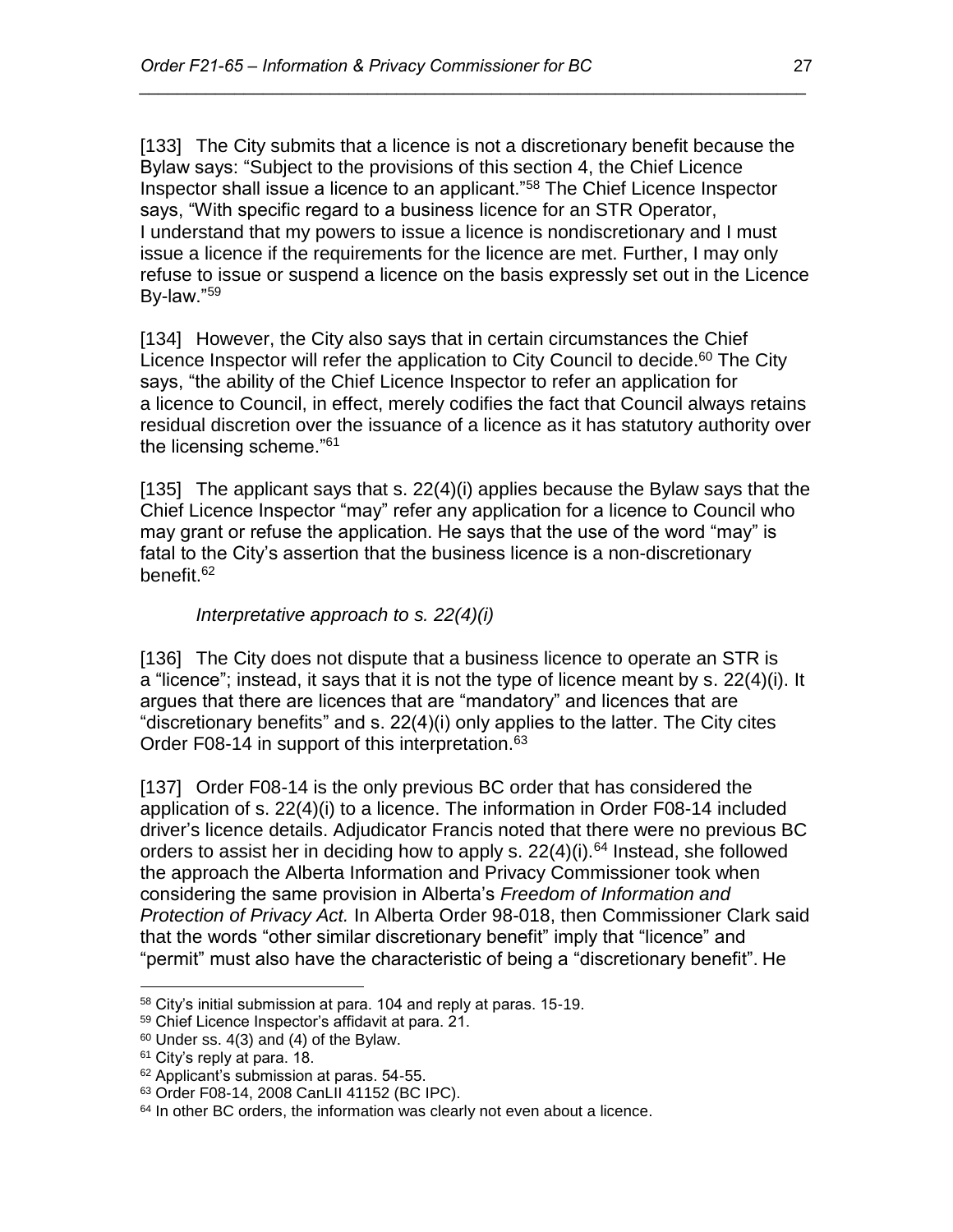did not question that the hunting licence in that case was a "licence"; instead, his analysis focussed on whether it was also a discretionary benefit.<sup>65</sup> Adjudicator Francis did the same with the driver's licence. In both cases, the outcome was based on whether the statute that authorized the licences said the decisionmaker "may" issue or "must" issue the licence. Neither Commissioner Clark nor Adjudicator Francis provided analysis about why they adopted this two-part interpretation.

*\_\_\_\_\_\_\_\_\_\_\_\_\_\_\_\_\_\_\_\_\_\_\_\_\_\_\_\_\_\_\_\_\_\_\_\_\_\_\_\_\_\_\_\_\_\_\_\_\_\_\_\_\_\_\_\_\_\_\_\_\_\_\_\_\_\_\_\_\_\_*

[138] For the reasons that follow, my interpretation of s. 22(4)(i) differs from Orders F08-14 and 98-018, and I conclude that if the information relates to a licence that suffices to bring s. 22(4)(i) into play. One does not also need to demonstrate that the licence is not, to use the City's terminology, a "mandatory" licence.

[139] The prevailing rule of statutory interpretation is that the words of an Act are to be read in their entire context and in their grammatical and ordinary sense, harmoniously with the scheme and object of the Act, and the intention of the Legislature.<sup>66</sup>

[140] FIPPA does not define "licence". <sup>67</sup> The *Canadian Oxford Dictionary*  defines it as "a permit from an authority to own or use something…do something…or carry on a trade." The word "permit" is defined as "a document granting legal permission".<sup>68</sup>

[141] Answering the question of what is meant by "licence" in s. 22(4)(i) also requires considering its placement within the phrase "licence, permit or any other similar discretionary benefit". The structure of the provision, i.e., specific examples followed by a shared general characteristic, conveys that being a discretionary benefit is an inherent characteristic of licences and permits. The provision conveys that licences and permits are the precise types of records the Legislature meant to be captured by s. 22(4)(i). Section 22(4)(i) does not require, as the City suggests, the added step of determining whether or not a licence is "mandatory".

[142] In my view, the City's interpretation is not supported by the objects of FIPPA or the purposes of s. 22(4)(i). The objects of FIPPA are to make public bodies more accountable to the public and to protect personal privacy by giving the public a right of access to records, subject only to limited exceptions. The

<sup>65</sup> Order 98-018, *Alberta Environmental Protection (Re),* 1999 CanLII 19658 (AB OIPC) at para. 18. The *Wildlife Act, S.A. 1984, c. W-9.1* uses "may issue" rather than "must issue" the licence.

<sup>66</sup> *Rizzo & Rizzo Shoes Ltd. (Re),* 1998 CanLII 837 (SCC) at para. 21.

<sup>67</sup> There is also no definition in the *Interpretation Act*, RSBC 1996, c 238.

<sup>68</sup> *Canadian Oxford Dictionary*, 2nd ed, (Ontario: Oxford University Press Canada, 2004). Examples in definition omitted.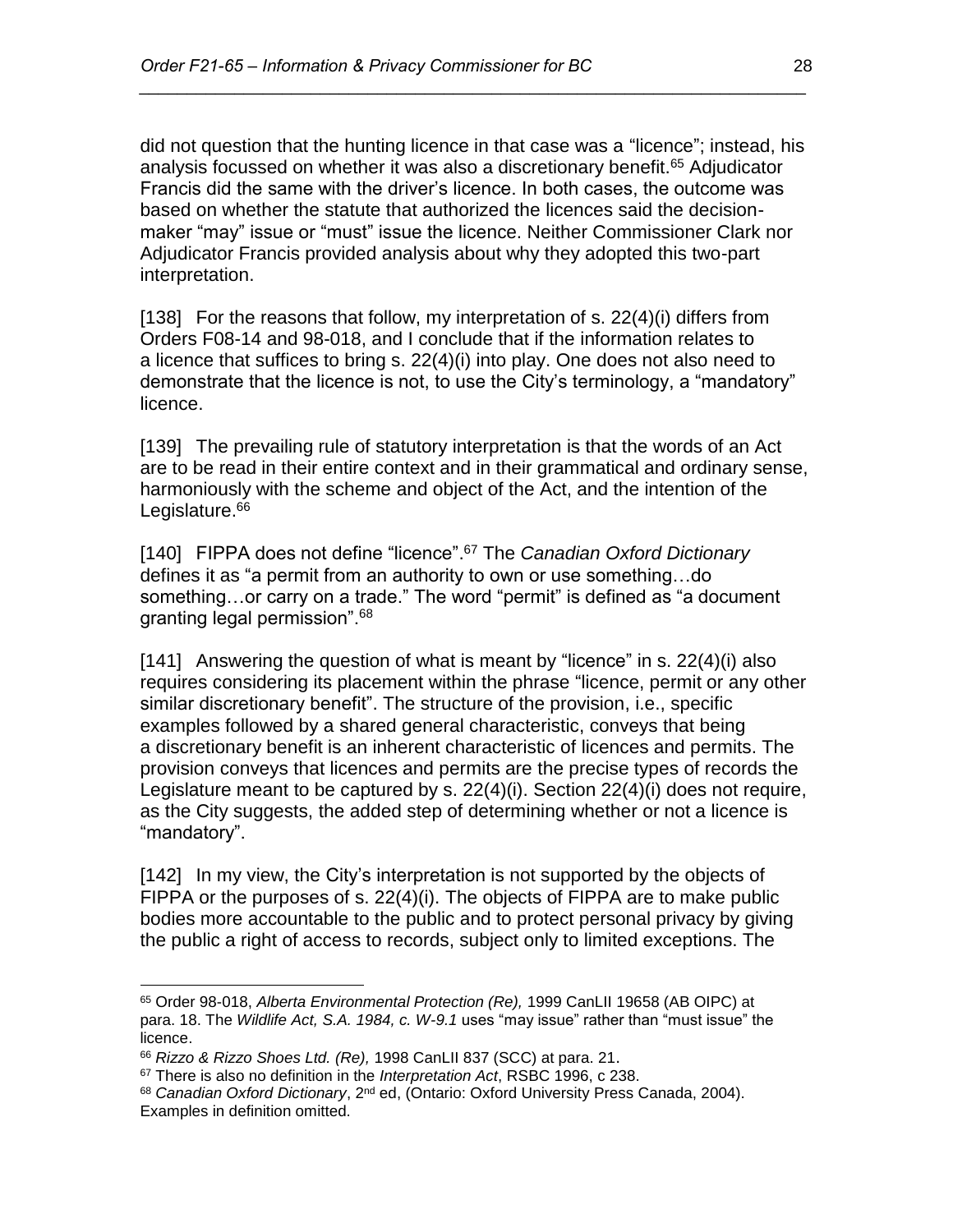Supreme Court of Canada has considered the general purpose of access to information legislation and has affirmed that access laws facilitate democracy by ensuring that citizens have the information required to participate meaningfully in the democratic process and that politicians and bureaucrats remain accountable.<sup>69</sup>

*\_\_\_\_\_\_\_\_\_\_\_\_\_\_\_\_\_\_\_\_\_\_\_\_\_\_\_\_\_\_\_\_\_\_\_\_\_\_\_\_\_\_\_\_\_\_\_\_\_\_\_\_\_\_\_\_\_\_\_\_\_\_\_\_\_\_\_\_\_\_*

[143] Section 22(4)(i) fosters FIPPA's goals of protecting personal privacy while at the same time ensuring public bodies are transparent and accountable when granting licences, permits and similar benefits of a discretionary nature.<sup>70</sup> How a public body decides who gets a licence, permit or other discretionary benefit is an area where public scrutiny is desirable. It allows the public to be assured that that the decision-maker is using open and equally-applied principles and is making decisions that are in the public's interest. This provision also allows individuals to satisfy themselves that appropriate permits and licences have been obtained or granted.

[144] The argument that s. 22(4)(i) does not apply to what the City says are "mandatory" licences implies that the Legislature decided that the purposes fostered by s. 22(4)(i) should not apply equally to all licences and permits granted by public bodies. I am not persuaded by what the City says that there was any legislative intention to carve-out an exception in s. 22(4)(i) for something called a "mandatory" licence. I see no language in s. 22 or elsewhere in FIPPA that would support that interpretation of s. 22(4)(i). Further, I find the approach taken in Order F08-14 and Order 98-018 is not persuasive due to the absence of explanation and interpretative detail.

[145] Therefore, I conclude that if the information at issue relates to a licence or permit, s. 22(4)(i) is engaged. Nothing further about the nature of the licence or permit must be established.

*Findings, s. 22(4)(i)*

 $\overline{a}$ 

[146] As previously mentioned, there are two criteria to meet for s. 22(4)(i) to apply. The first is that the information must be about "a licence, a permit or any other similar discretionary benefit". In this case, I find that the information in dispute is about a "licence". Section 272 of the *Vancouver Charter* clearly authorizes the City to make bylaws to provide for the licensing of businesses. I accept the City's evidence that it made the Bylaw for that purpose, and the information at issue relates to licences issued under the Bylaw. I am satisfied that licences issued under the Bylaw grant legal permission or authorization to conduct business in Vancouver, and for that reason, they are "licences" under s. 22(4)(i).

<sup>69</sup> *Dagg v. Canada (Minister of Finance)*, 1997 CanLII 358 (SCC) at para. 6.

<sup>70</sup> For a similar statement, see Order F10-05, 2010 BCIPC 8 (CanLII) at para. 36.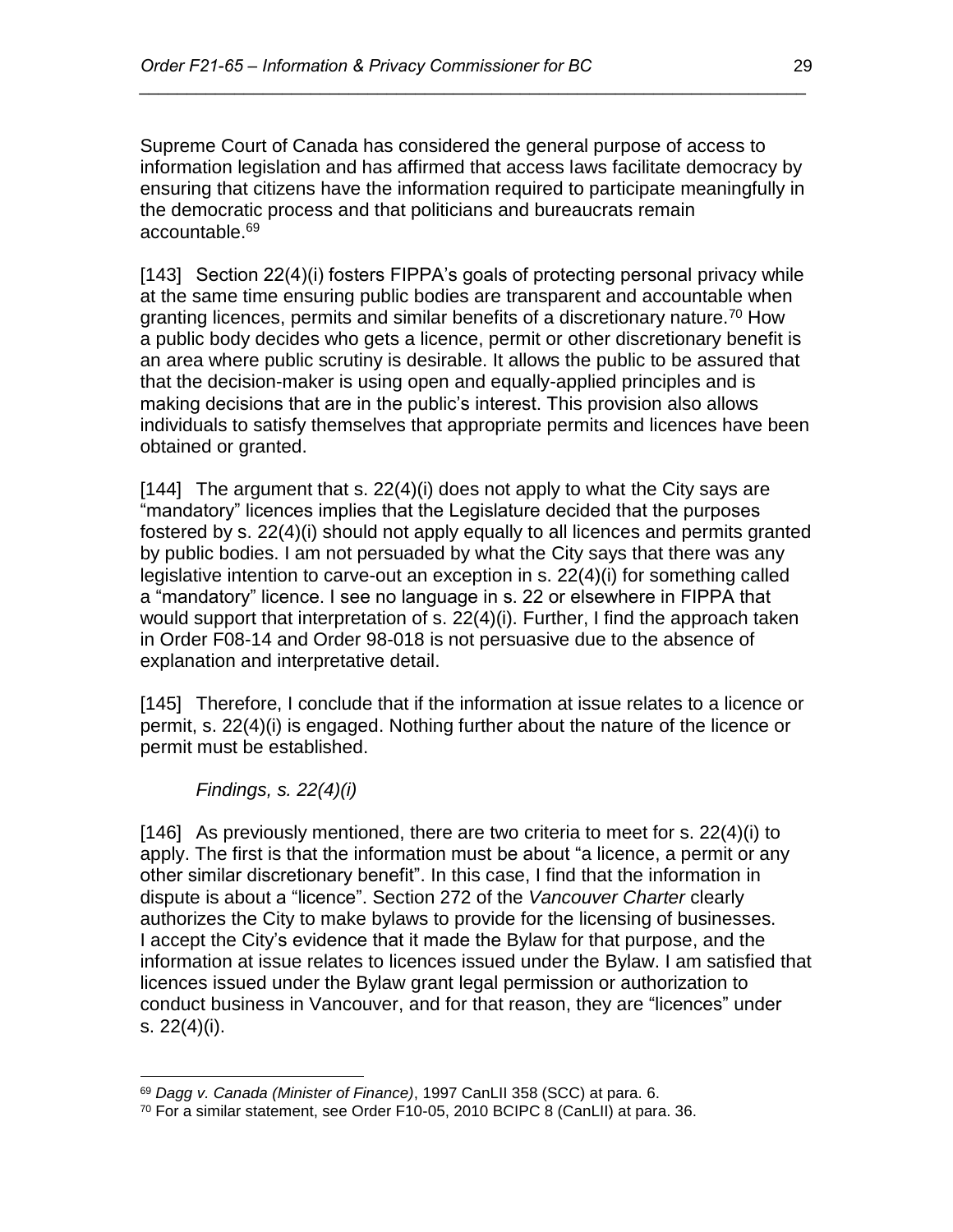[147] As discussed above, it is not necessary to go further and decide whether the STR business licences are also "discretionary benefits". If it were, though, I would start by noting that not only did the City acknowledge it "always retains residual discretion over the issuance of a licence", but s. 275 of the *Vancouver Charter* says the following about the City's business licences:

*\_\_\_\_\_\_\_\_\_\_\_\_\_\_\_\_\_\_\_\_\_\_\_\_\_\_\_\_\_\_\_\_\_\_\_\_\_\_\_\_\_\_\_\_\_\_\_\_\_\_\_\_\_\_\_\_\_\_\_\_\_\_\_\_\_\_\_\_\_\_*

Powers discretionary

275. The granting or refusing of a licence to an applicant therefor, and the revocation or suspension of a licence which has been granted, shall be deemed to be in the discretion of the Council, and the Council may grant, refuse, revoke, or suspend a licence without stating any reason therefor, save in respect of a licensee who by reasonable efforts cannot be found, the Council shall not revoke a licence without giving the holder thereof an opportunity to be heard.

[148] On the other hand, it is necessary to decide if the second of the two criteria in s. 22(4)(i) is met, and I find that it is. The information reveals the type of information listed in s. 22(4)(i)(iv). The business licence numbers and the STR addresses reveal what the licences authorize the licence-holders to do: operate an STR business at that specific address.

[149] While the names of the STR operators were not in dispute under s. 22(1),<sup>71</sup> if they had been, it seems that s. 22(4)(iii) would apply. The name of the STR operator is "the name of the third party to whom the item applies".

[150] In conclusion, I find that s. 22(4)(i) applies to the business licence numbers in Spreadsheet A and the business licence numbers and STR addresses in Spreadsheet B. Disclosing that information would not be an unreasonable invasion of third-party personal privacy under s. 22(1).

## **CONCLUSION**

[151] For the reasons given above, under s. 58 of FIPPA, I make the following order:

- 1. Subject to items 2 and 3 below, the City is not authorized or required to refuse the applicant access to the information in dispute under ss. 15(1)(f), 15(1)(l), 19(1)(a), 21(1) or 22(1).
- 2. The City is authorized by ss. 15(1)(f) and 19(1)(a) to refuse the applicant access to any information in the two spreadsheets that is about the person who is being stalked.

 $\overline{a}$  $71$  I found s. 21(1) applied to the STR operators' names in Spreadsheet A and the information in dispute in Spreadsheet B did not include names.